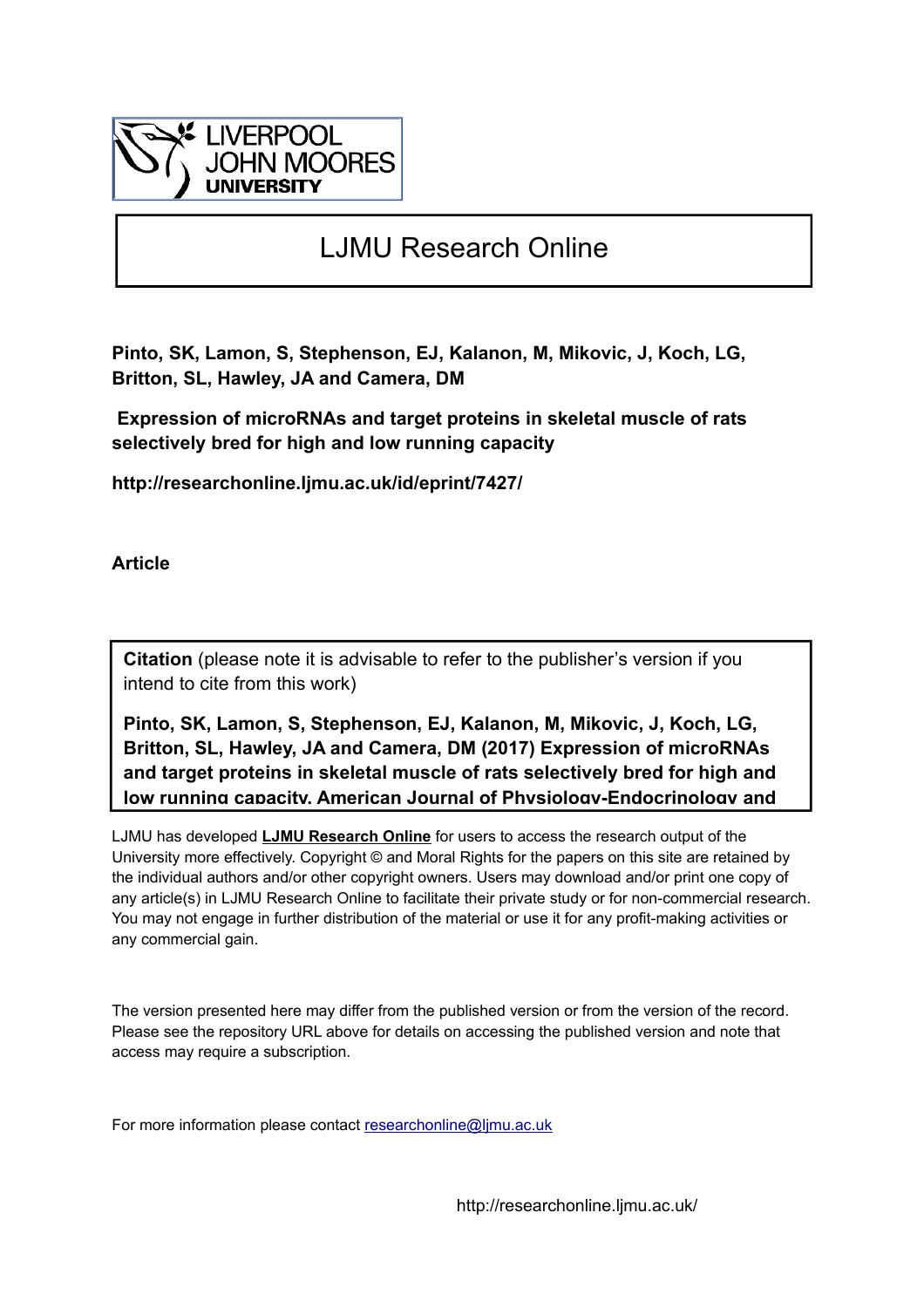Running Head: MicroRNA regulation in high and low running capacity rats

- Expression of microRNAs and target proteins in skeletal muscle of rats selectively bred for high and low running capacity
- 
- 6 Samuel K. Pinto<sup>1</sup>, Séverine Lamon<sup>2</sup>, Erin J. Stephenson<sup>3</sup>, Ming Kalanon<sup>2</sup>, Jasmine Mikovic<sup>2</sup>, Lauren G. Koch<sup>4</sup>, Steven L. Britton<sup>4</sup>, John A. Hawley<sup>1,5</sup>, Donny M. Camera<sup>1</sup>
- 

<sup>1</sup> Centre for Exercise and Nutrition, Mary MacKillop Institute for Health Research, Australian 10 Catholic University, Melbourne, Victoria, Australia; <sup>2</sup>Institute for Physical Activity and Nutrition, School of Exercise and Nutrition Sciences, Deakin University Geelong, Victoria, 12 Australia; <sup>3</sup>Department of Physiology, University of Tennessee Health Science Center, Memphis, Tennessee; Department of Pediatrics, University of Tennessee Health Science Center, Memphis, Tennessee; and Children's Foundation Research Institute, Le Bonheur 15 Children's Hospital, Memphis, Tennessee; <sup>4</sup>Department of Anaesthesiology, University of 16 Michigan, Ann Arbor, Michigan, USA; <sup>5</sup>Research Institute for Sport and Exercise Sciences, Liverpool John Moores University, Liverpool, United Kingdom 

- Author for correspondence:
- Donny Camera
- Centre for Exercise and Nutrition; Mary MacKillop Institute for Health Research
- Australian Catholic University
- Level 5, 215 Spring St, Melbourne VIC 3000; Australia
- Email: donny.camera@acu.edu.au
- Phone: +61 9953 3527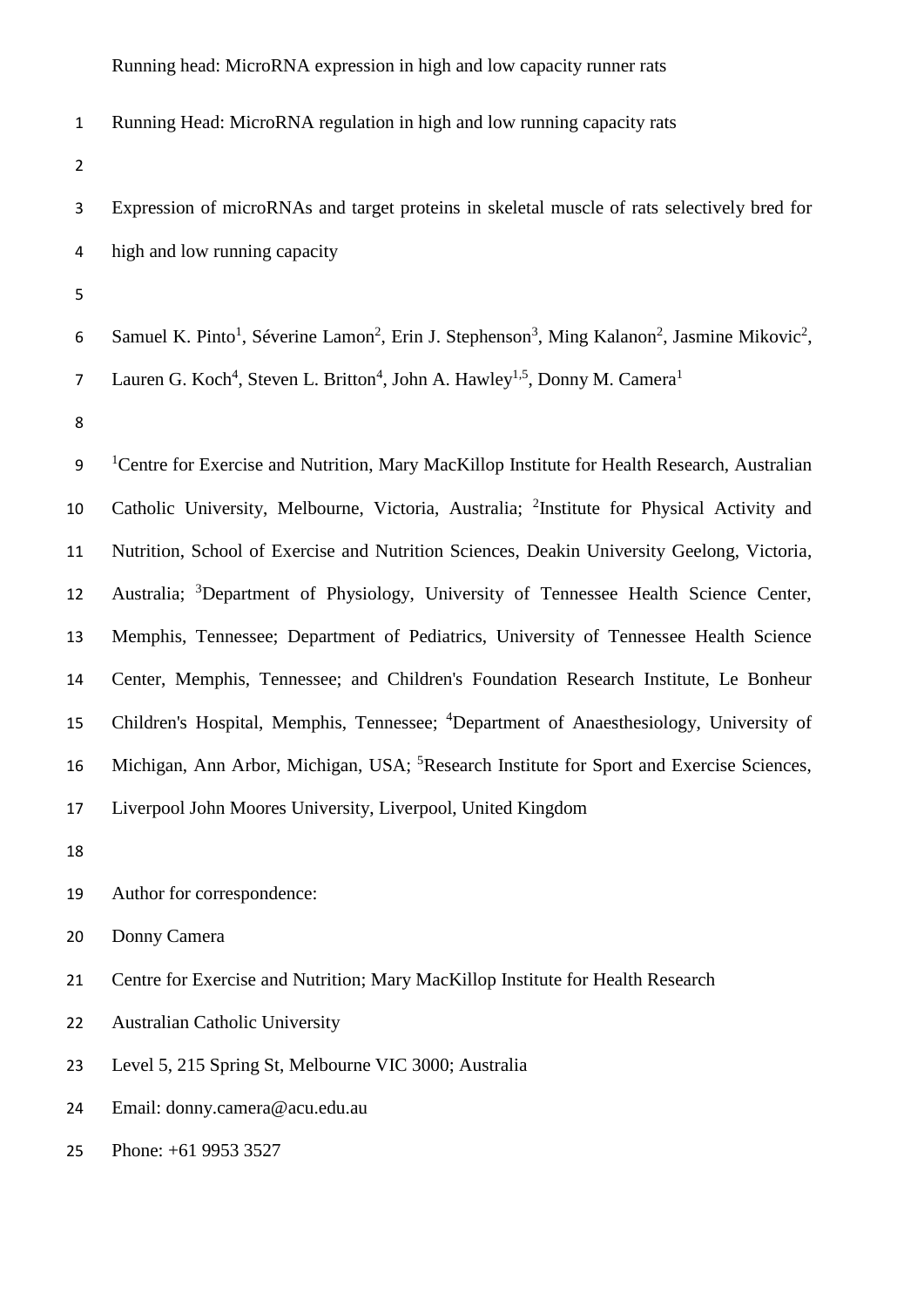**Abstract**

 Impairments in mitochondrial function and substrate metabolism are implicated in the etiology of obesity and type 2 diabetes. MicroRNAs (miRNAs) can degrade mRNA or repress protein translation and have been implicated in the development of such disorders. We used a contrasting rat model system of selectively bred high- (HCR) or low- (LCR) intrinsic running capacity with established differences in metabolic health to investigate the molecular mechanisms through which miRNAs regulate target proteins mediating mitochondrial function and substrate oxidation processes. Quantification of select miRNAs using the Rat miFinder miRNA PCR array revealed differential expression of 15 skeletal muscle (*m. tibialis anterior*) miRNAs between HCR and LCR rats (14 with higher expression in LCR; *P*<0.05). Ingenuity Pathway Analysis predicted these altered miRNAs to collectively target multiple proteins implicated in mitochondrial dysfunction and energy substrate metabolism. Total protein abundance of citrate synthase (CS; miR-19 target) and voltage- dependent anion channel 1 (miR-7a target) were higher in HCR compared to LCR cohorts (~57 and ~26%, respectively; *P*<0.05). A negative correlation was observed for miR-19a-3p and CS (r =0.59, *P*=0.02) protein expression in LCR. To determine if miR-19a-3p can regulate CS *in vitro* we performed luciferase reporter and transfection assays in C2C12 myotubes. MiR-19a-3p binding to the CS untranslated region did not change luciferase reporter activity, however miR-19a-3p transfection decreased CS protein expression (~70%; P<0.05). The differential miRNA expression targeting proteins implicated in mitochondrial dysfunction and energy substrate metabolism may contribute to the molecular basis mediating the divergent metabolic health profiles of LCR and HCR rats.

Key words: Mitochondrial dysfunction, substrate oxidation, gene expression, citrate synthase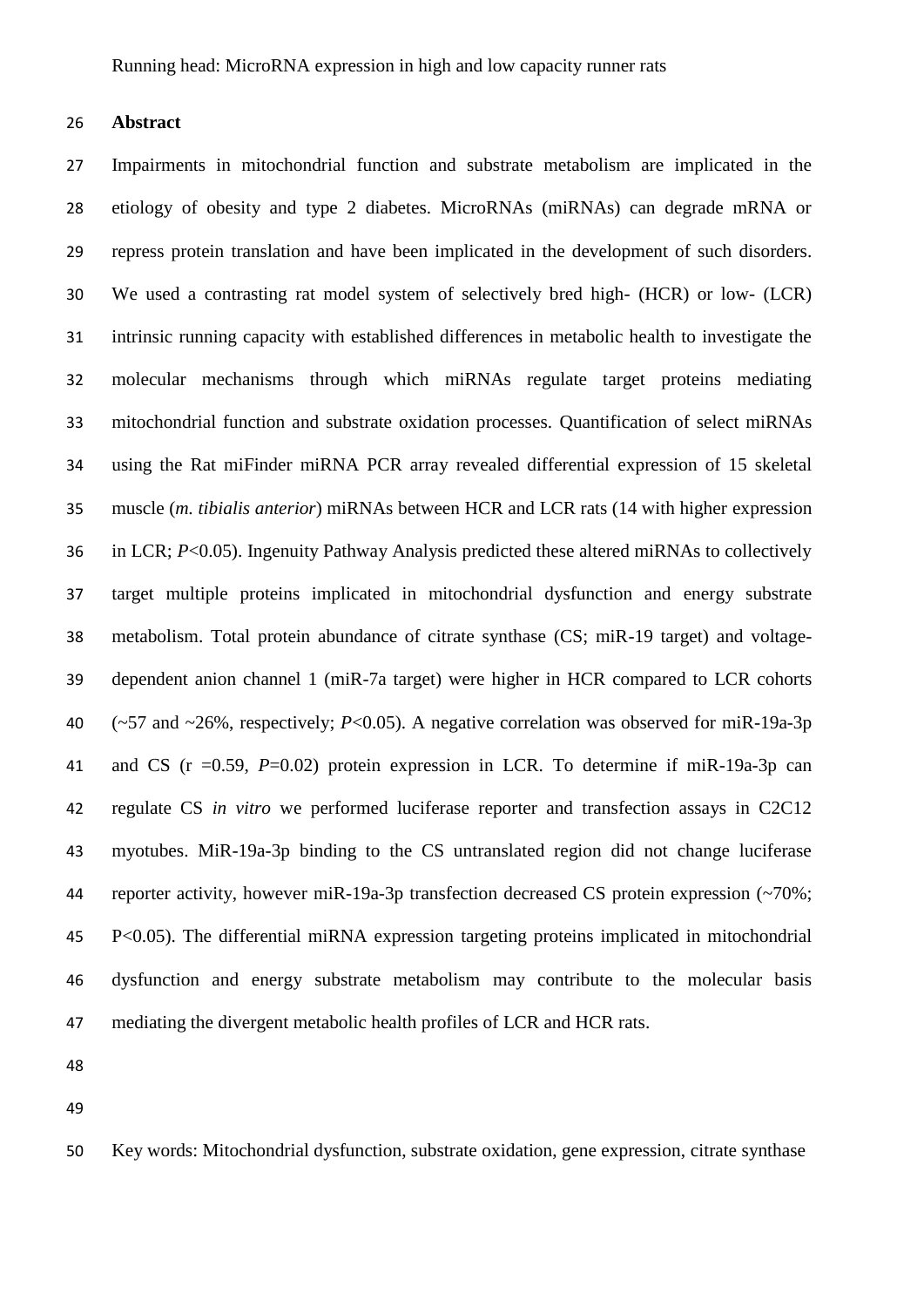# **Introduction**

 Metabolic disorders such as type 2 diabetes and obesity are characterized by a loss of 'metabolic plasticity' where skeletal muscle is unable to effectively transition between lipid- and carbohydrate-based oxidation in response to the prevailing hormonal mileau (17). Development of these clinical conditions is determined by a complex interaction of environmental (lifestyle) and genetic (heritable) factors. Through two-way artificial selection breeding for treadmill running capacity, intrinsically high capacity runner (HCR) and low capacity runner (LCR) rats provide an excellent model system for studying the genetic factors mediating extremes in metabolic health. The HCR rats present with over 8-fold greater intrinsic aerobic running capacity at generation 28 compared to LCR rats and over 40% of the variance of the running capacity phenotype due to additive genetic variance (narrow-sense 62 heritability,  $h2 = 0.47 \pm 0.02$  in HCRs and  $0.43 \pm 0.03$  in LCRs) (31). This superior aerobic capacity and metabolic health profile of HCR rats has, in part, been attributed to an increased activity of skeletal muscle proteins involved in mitochondrial function and substrate oxidation (15, 29, 33, 38) compared to the impaired mitochondrial function observed in LCR animals (34, 38). Thus, investigating the gene-regulatory mechanisms mediating these processes in a translational animal model system may provide new insight to the molecular basis controlling metabolic health.

 MicroRNAs (miRNAs) are short, non-coding RNAs that regulate gene expression by binding to mRNA, subsequently instigating degradation or repressing protein translation (2, 10). Altered miRNA expression has been implicated in the pathogenesis of several metabolic conditions including obesity and type 2 diabetes through the regulation of key metabolic signaling networks involved in glucose and lipid handling, and mitochondrial metabolism (9, 13, 43). Additionally, divergent miRNA expression has recently been characterized in mice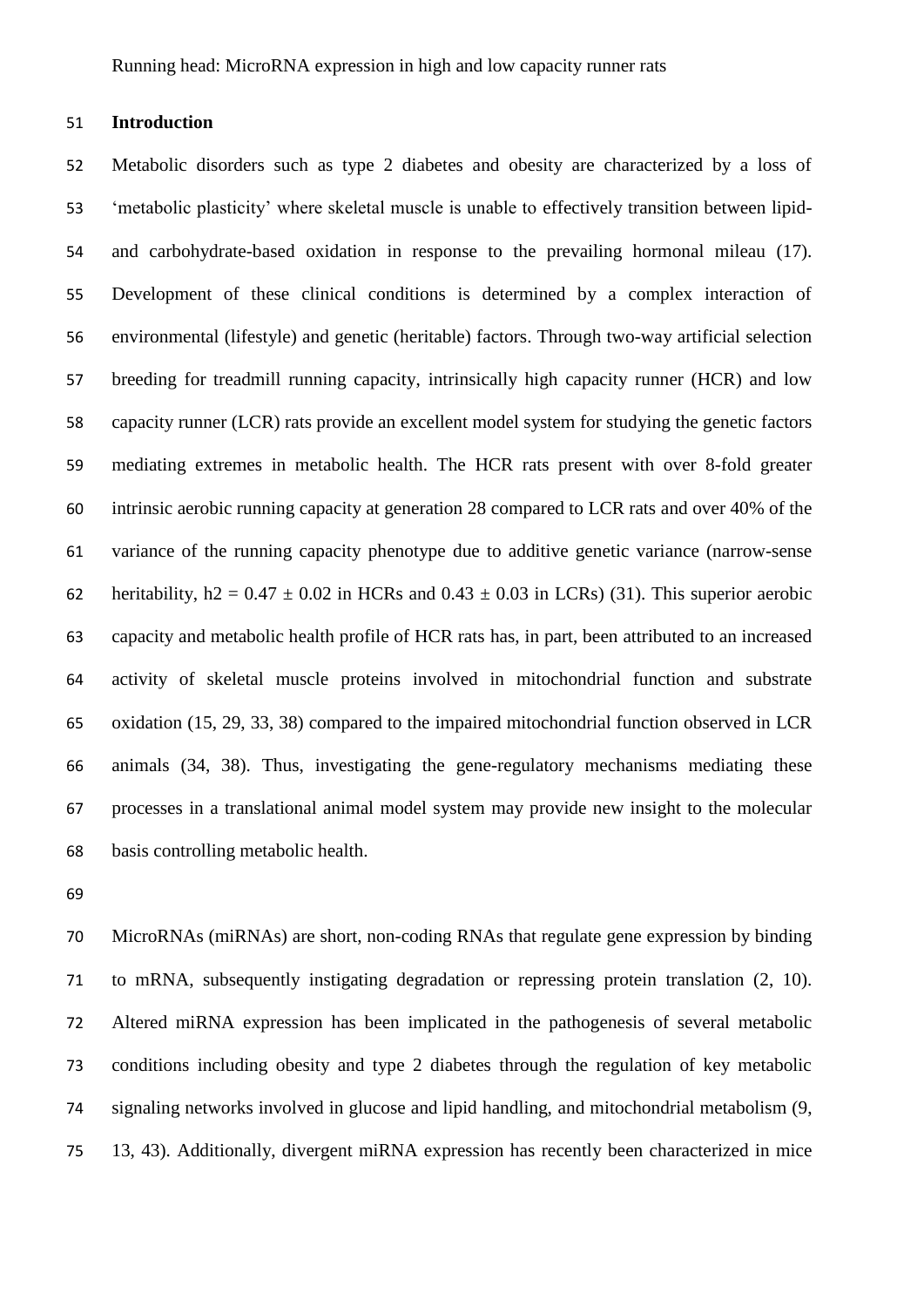with inherently high or low physical activity levels as well in human 'high' and 'low' responders to resistance exercise (5, 6). These findings suggest that miRNAs may contribute to the metabolic adaptation profile induced by physical/exercise activity. Whether miRNAs contribute to the signaling pathways that mediate the intrinsic skeletal muscle metabolic phenotypes divergent between HCR and LCR rats is unknown. We aimed to determine the miRNA expression profile and interactions with predicted protein targets implicated in metabolic health in skeletal muscle from HCR and LCR rats. We hypothesized that HCR and LCR rats would present divergent miRNA expression profiles in a non-exercise condition, with HCR rats displaying a miRNA profile that upregulates proteins promoting efficient substrate oxidation and enhanced mitochondrial function.

#### **Materials and Methods**

## *Experimental animals*

 HCR and LCR rats derived from genetically heterogeneous N:NIH stock rats by two-way artificial selection for maximal treadmill running capacity were used in this study. The breeding program and aerobic capacity testing procedures have been described in detail previously (20). Parent rats from generation 27 of selection were bred at the University of 93 Michigan (Ann Arbor, MI, USA) and their female offspring, HCR ( $n = 12$ ) and LCR ( $n = 12$ ) 12), transported to Royal Melbourne Institute of Technology (RMIT) University (Bundoora, Australia) at ~8 weeks (wk) of age. We have previously reported maximal respiratory capacity and fasting serum insulin concentrations from this LCR/ HCR generation (REF). HCRs from later generations (i.e.: 23-27) have shown similar increases in running capacity and Citrate Synthase activity above LCRs compared to earlier generations (7-11) (16, 34, 39, 41). Rats were allowed 2 wk to acclimate to RMIT facilities as previously described (38). Neither HCR or LCR rats underwent any form of exercise training during the study period.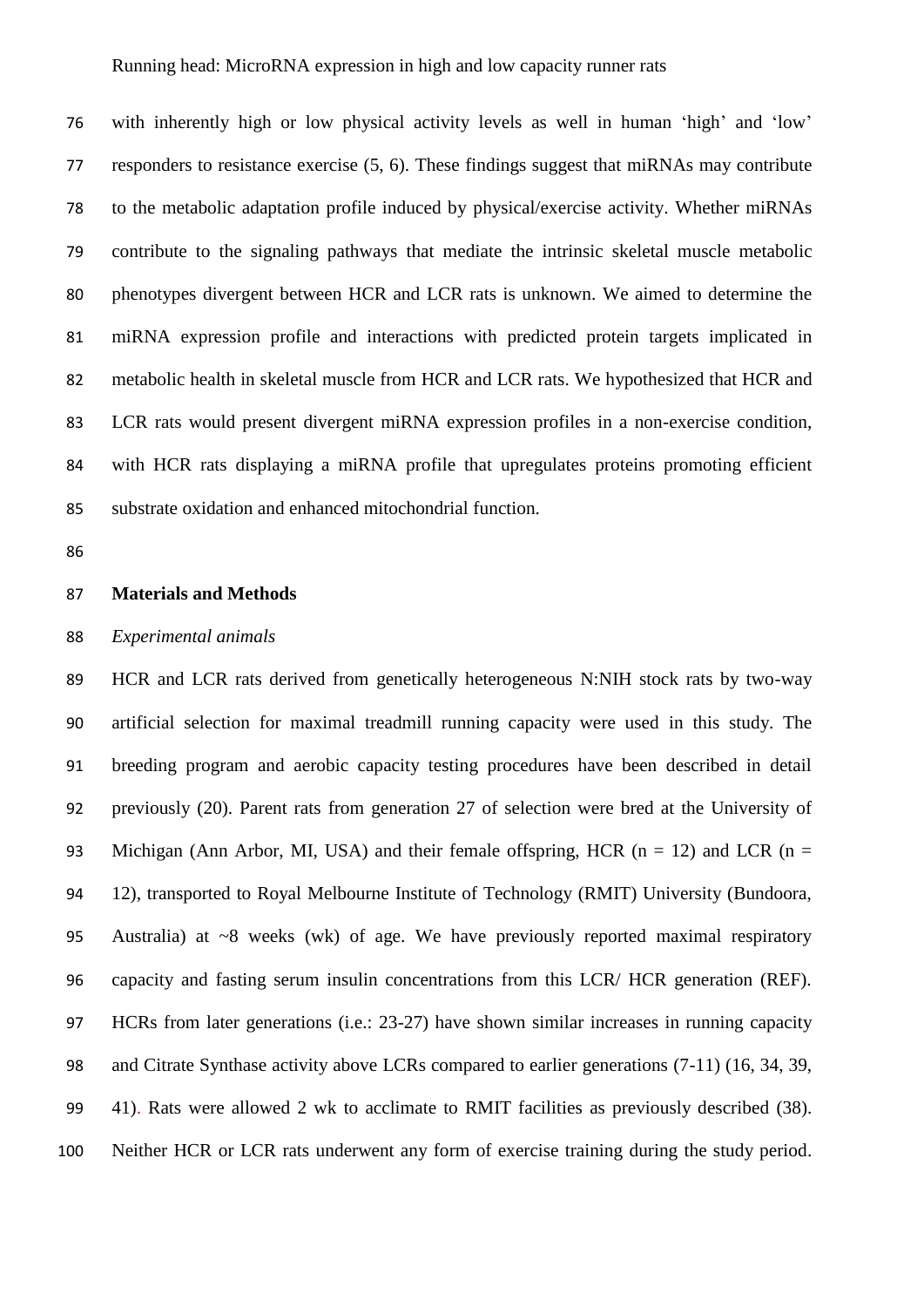Rats received ad libitum access to water and a standard chow diet whilst being housed under a 12:12 hour light-dark cycle in a temperature controlled environment (22 °C). Experimental procedures were approved by the University Committee on Use and Care of Animals at the University of Michigan and the RMIT University Animal Ethics Committee prior to the onset of the study.

*Tissue collection*

 At 11 wk of age, rats were weighed and anesthetized using pentobarbital sodium (60 mg/kg body wt). The *m. tibialis anterior* (TA) was immediately excised, freeze clamped in liquid nitrogen and stored at -80 °C for subsequent analysis.

## *RNA extraction and quantification*

 RNA extraction from skeletal muscle tissue was performed using TRIzol in accordance with the manufacturer's instructions and described previously (3). Briefly, approximately 20 mg of tissue was homogenized in TRIzol and chloroform was added to form an aqueous upper phase which was precipitated by adding isopropanol. The remaining RNA pellet was washed 117 and re-suspended in 35  $\mu$ L's RNase-free water. RNA was quantified using a NanoDrop 2000 Spectrophotometer (Thermo Fisher Scientific, MA, USA).

## *Reverse Transcription (RT) and Real-Time PCR*

 A miScript II RT Kit (catalogue #218160; Qiagen, Melbourne, Australia) was used to synthesize cDNA from RNA samples using a BioRad thermal cycler (BioRad Laboratories, Gladesville, Australia) in accordance with the manufacturer's instructions. Changes in miRNA expression were quantified using a Rat miFinder miRNA PCR Array (catalogue #MIRN-001ZD-24; Qiagen, Melbourne, Australia) in a 96-well RT cycler CFX96 (BioRad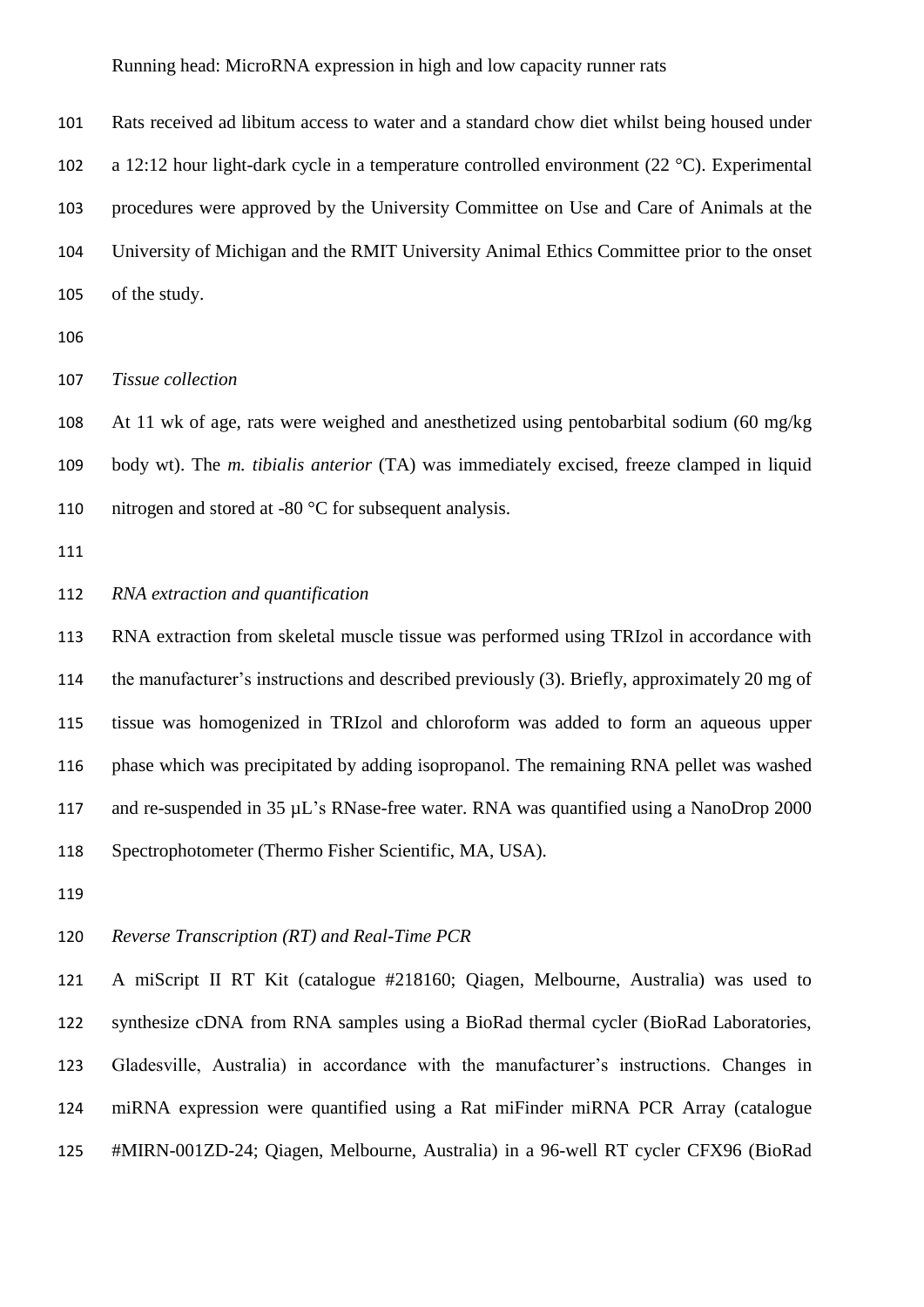Laboratories, Gladesville, Australia) for 40 cycles (two steps: 95ºC for 15 s followed by 60ºC for 30 s). This microarray contained the 84 most abundantly expressed and best characterized miRNAs present in rats. These miRNA targets can be found via the link: [http://www.sabiosciences.com/mirna\\_pcr\\_product/HTML/MIRN-001Z.html](http://www.sabiosciences.com/mirna_pcr_product/HTML/MIRN-001Z.html) This microarray was selected as many of these miRNAs have been previously shown to regulate targets shown to have roles in substrate oxidation and mitochondrial function (4, 8, 11, 27) and is therefore relevant to the HCR and LCR experimental model. Six housekeeping control RNAs were also measured on this microarray for normalization. The relative amounts of each miRNA in PCR analysis was normalised to the average of these six (SNORD61, SNORD68, SNORD72, SNORD95, SNORD96A, RNU6–2) house-keeping genes. There were no changes in the absolute CT of each individual house-keeping gene or the average between 137 LCR and HCR cohorts (data not shown). The  $2^{\triangle\triangle C}$  method of relative quantification was used to calculate relative amounts of miRNAs (28).

# *miRNA target prediction*

 Protein/mRNA targets of miRNAs differentially expressed (P < 0.05) between HCR and LCR skeletal muscle were predicted using the microRNA Target Filter function of Qiagen's Ingenuity Pathway Analysis (IPA, QIAGEN Redwood City, [www.qiagen.com/ingenuity\)](http://www.qiagen.com/ingenuity). IPA's microRNA Target Filter incorporates multiple target prediction programs including TargetScan, TarBase, miRecords and the Ingenuity Knowledge Base. Predicted relationships were filtered to be either 'highly predicted' by algorithms or 'experimentally observed' by previous research. Predicted targets were then filtered to be implicated in 'Mitochondrial Dysfunction' and 'TCA Cycle II (Eukaryotic)' in skeletal muscle. These filter criteria were selected for investigation as LCR rats exhibit impaired skeletal muscle mitochondrial and TCA cycle function compared to HCR (34, 38). Predicted targets meeting these criteria were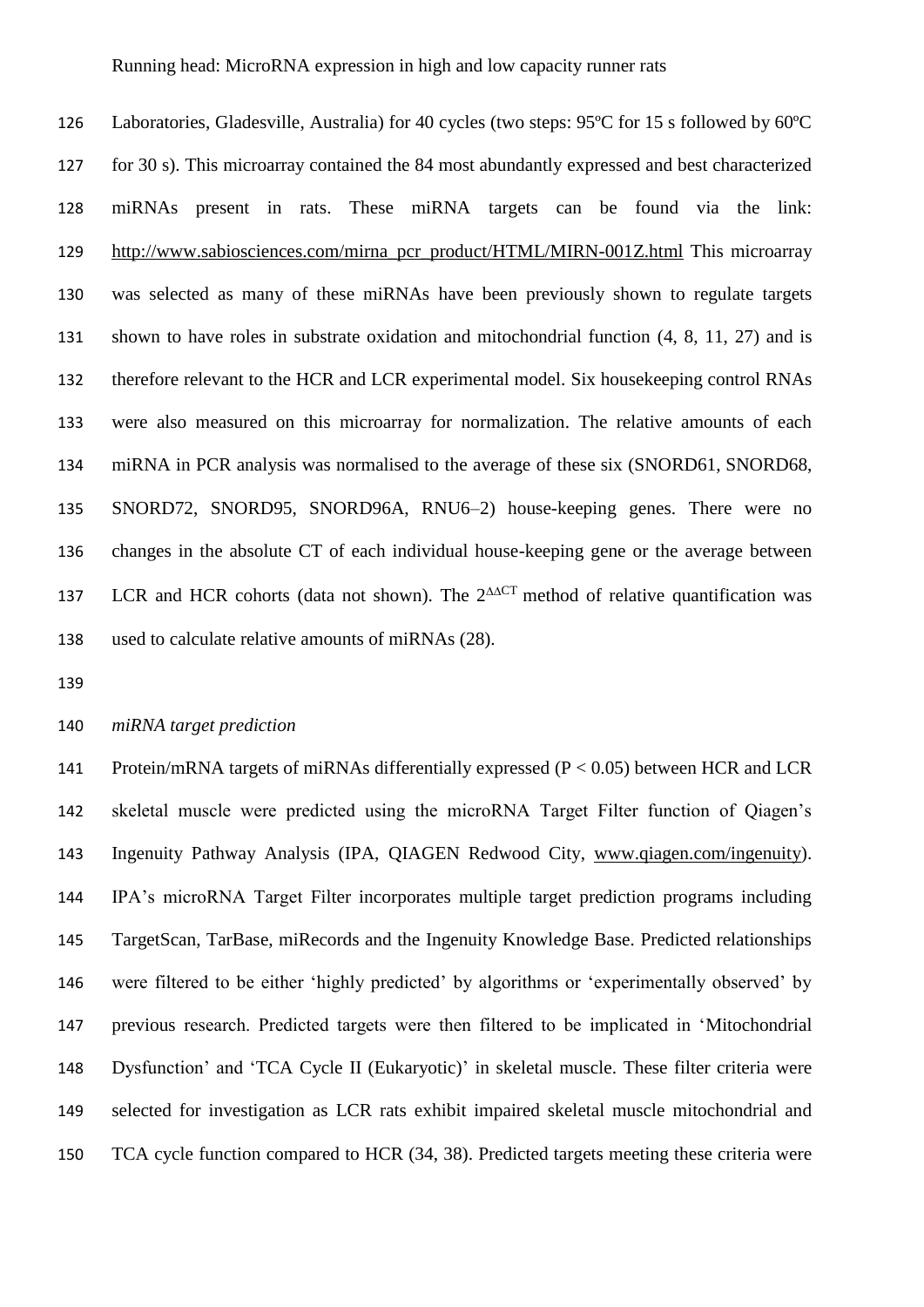identified for 11 of the 15 miRNAs differentially expressed between HCR and LCR rats. A minimum of one predicted protein/mRNA target was selected for further protein expression analysis (described subsequently) for each of the 11 differentially expressed miRNAs which presented protein/mRNA targets implicated in 'Mitochondrial Dysfunction' and 'TCA cycle II (Eukaryotic)'.

# *Western Blotting (skeletal muscle)*

 Approximately 30 mg of TA was homogenized in ice-cold buffer as previously described 159 (39). Lysates were centrifuged at 12,000 *g* for 20 min at 4  $\degree$ C and the supernatant was transferred to a sterile microcentrifuge tube and aliquoted to measure protein concentration using a bicinchoninic acid protein assay (Pierce, Rockford, IL, USA). Lysate was then re- suspended in 4X Laemmli sample buffer with 40 µg of protein loaded onto 4–20% Mini- PROTEAN TGX Stain-Free™ Gels (BioRad Laboratories, Gladesville, Australia). Post electrophoresis, gels were activated on a Chemidoc according to the manufacturer's instructions (BioRad Laboratories, Gladesville, Australia) and then transferred to polyvinylidine fluoride (PVDF) membranes. After transfer, a stain-free image of the PVDF membranes (14) for total protein normalization was obtained before membranes were rinsed briefly in distilled water and blocked with 5% non-fat milk, washed with 10 mM of Tris– HCl, 100 mM of NaCl, and 0.02% Tween 20, and incubated with primary antibody (1:1000) 170 overnight at  $4 \text{ }^{\circ}$ C. Membranes were then incubated with secondary antibody (1:2000), and proteins were detected via enhanced chemiluminescence (Thermo Fisher, Scoresby, Australia) and quantified by densitometry (ChemiDoc™ XRS+ System; BioRad Laboratories, California, USA). HCR and LCR samples were run on the same gel. Primary antibodies used were polyclonal caspase-3 (CASP3) (#9662), leucine-rich repeat kinase 2 (LRRK2) (#5559) (Cell Signaling, Beverly, MA, USA), polyclonal ATP synthase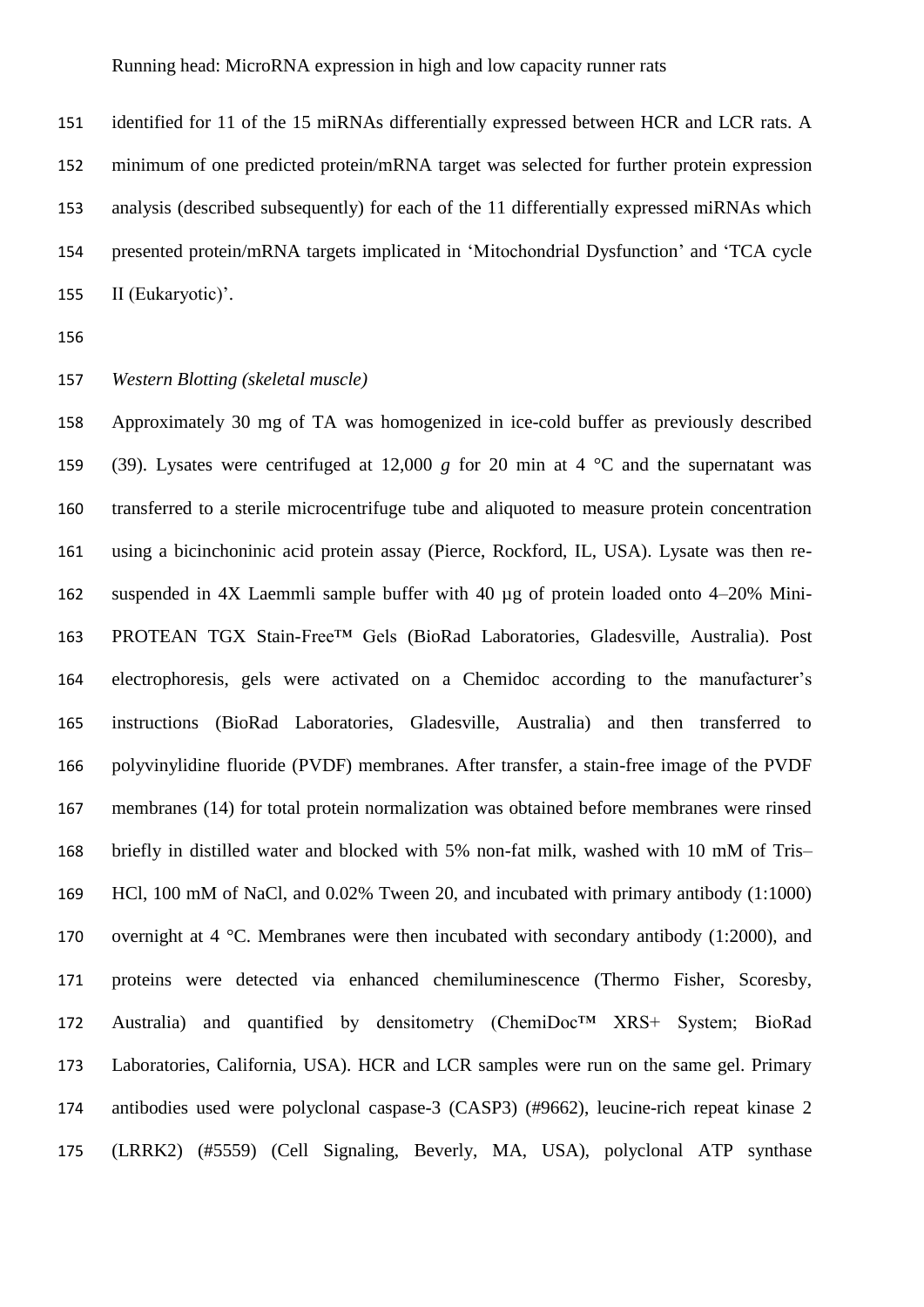mitochondrial F1 complex assembly factor 1 (ATPAF1) (#ab101518), beta-site APP cleaving enzyme 1 (BACE1) (#ab2077), Citrate Synthase (CS) (ab96600) and monoclonal Glycerol-3- Phosphate Dehydrogenase 2 (GPD2) (ab188585), MAP2K4 (ab33912), VDAC1 (ab14734) (Abcam, Cambridge, UK). Volume density of each target protein band was normalized to the total protein loaded into each lane using stain-free technology (14), with data expressed in arbitrary units (Figure 7).

#### *Citrate synthase activity*

 CS activity was measured to identify whether differences in CS protein abundance were also 185 accompanied by differences in activity. Skeletal muscle homogenates  $(n = 10)$  from freeze clamped TA muscles (10-20 mg) were prepared over ice in buffer [175 mM KCl and 2 mM EDTA (pH 7.4), 1:50 or 1:100 dilution]. Homogenates underwent three freeze-thaw cycles and CS activity was measured according to the method of Srere (37) with modifications as described previously (38).

*Cell Culture*

 Stock C2C12 (mouse) myoblasts (ATCC, Manassas, VA, USA) were maintained at 37°C (95% O2-5% CO2) in high glucose (4.5g/L D-Glucose) culture medium with 2mM glutamine and 110 mg/L sodium pyruvate (Dulbecco's modified Eagle's medium (DMEM)), containing 10% fetal bovine serum (FBS; Life Technologies, Melbourne, Australia). For differentiation experiments, when cultures approached confluence (~90% confluent), medium was changed to differentiation medium (DMEM, supplemented with 2% horse serum; Life Technologies, Melbourne, Australia). Differentiation medium was replaced every 24 h.

*Luciferase Reporter Assay*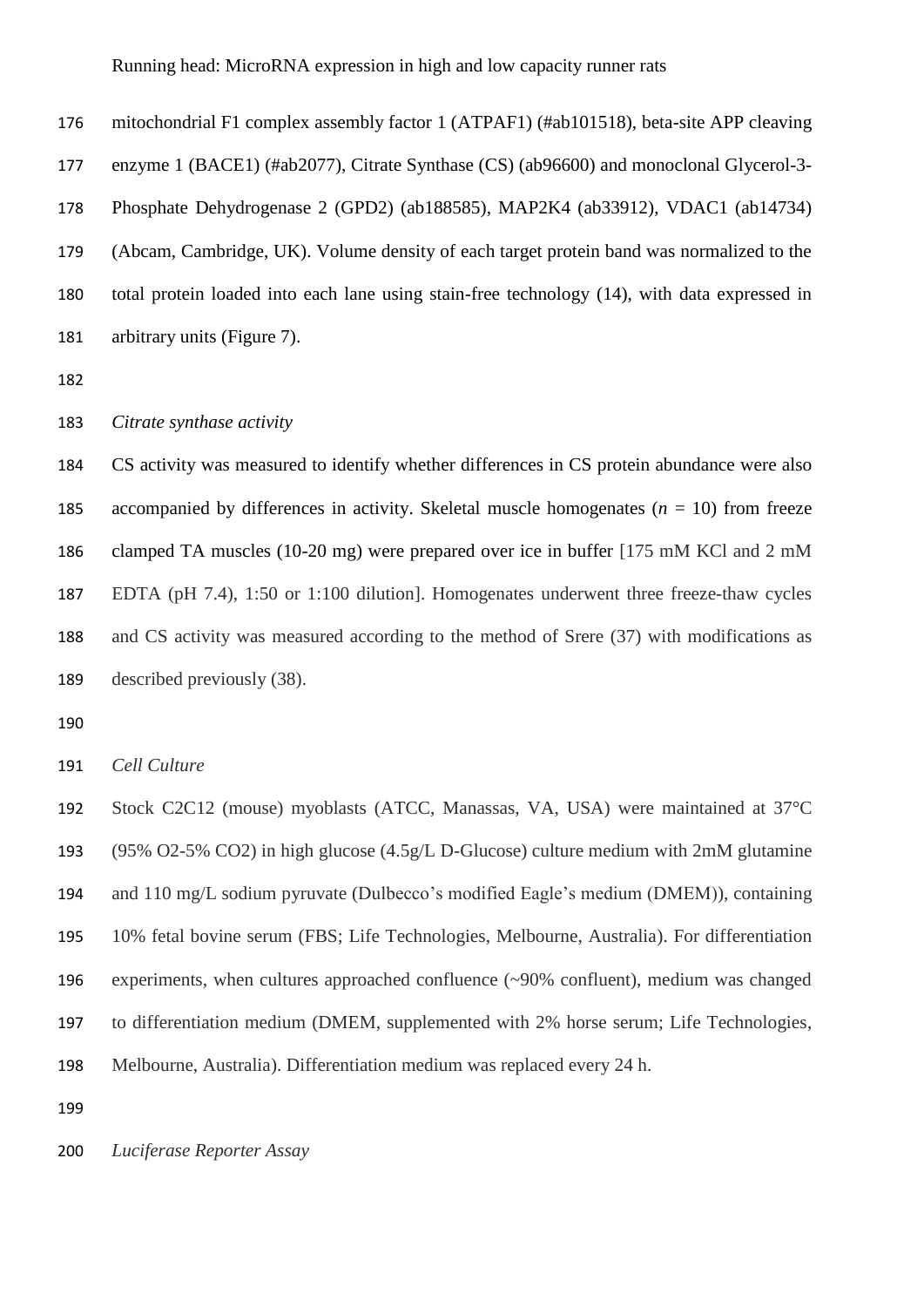201 C2C12 myoblasts  $(1-2 \times 10^5/mL)$  were seeded in black-walled 96-well plates. Twenty-four hours after seeding, cells were co-transfected with 150 ng pNanoglo2 vector (Promega, Alexandria, Australia) containing either: no insertion (empty control); the putative rat miR- 19a-3p Citrate Synthase target site (including the predicted seed site with 10 base pairs on 205 either side; Primer sequence- Forward: 5' 206 CAGCAGCCTCAtttgcacagattttcaGTGACTCAGAccgcggG 3', Reverse: 5' CTAGCccgcggTCTGAGTCACtgaaaatctgtgcaaaTGAGGCTGCTGAGCT); or its mutant control, cloned between SacI and NheI downstream of the Nanoluc luciferase (Primer sequence- Forward 5' CAGCAGCCTCAcaaccaatcgagaactGTGACTCAGAccgcggG 3', 210 Reverse: 5' CTAGCccgcggTCTGAGTCACagttctcgattggttgTGAGGCTGCTGAGCT 3'; together with 5 nM miR-19a-3p mimics (mirVana™ miRNA mimic, Life technologies, Mulgrave, Australia), or an irrelevant miRNA control (miR-99b-5p), using Lipofectamine 2000 (Thermo Fisher, Scoresby, Australia) following the manufacturer's protocol. Four hours' post-transfection, the media was removed and replaced with culture medium. Twenty- four hours later, cells were assayed for Firefly and Nanoluc luciferase expression using the Nano-Glo® Dual-luciferase® Reporter assay kit (Promega, Alexandria, Australia) following the manufacturer's protocol. The data reported are the results of three independent experiments performed in six replicates.

#### *MiRNA transfection*

221 C2C12 myoblasts were cultured (as above) and seeded  $(1.5 \times 10^5 \text{ cells per well})$  into six-well plates 24 h before transfection. Myoblasts were transiently transfected with 1nM of miR-19a- 3p mimic and a scramble negative control (mirVana™miRNA mimic, Life technologies) using Lipofectamine 2000 (Thermo Fisher; Scoresby, Australia). The myoblasts were placed in transfection medium for 4 h. Following this period, the transfection medium was switched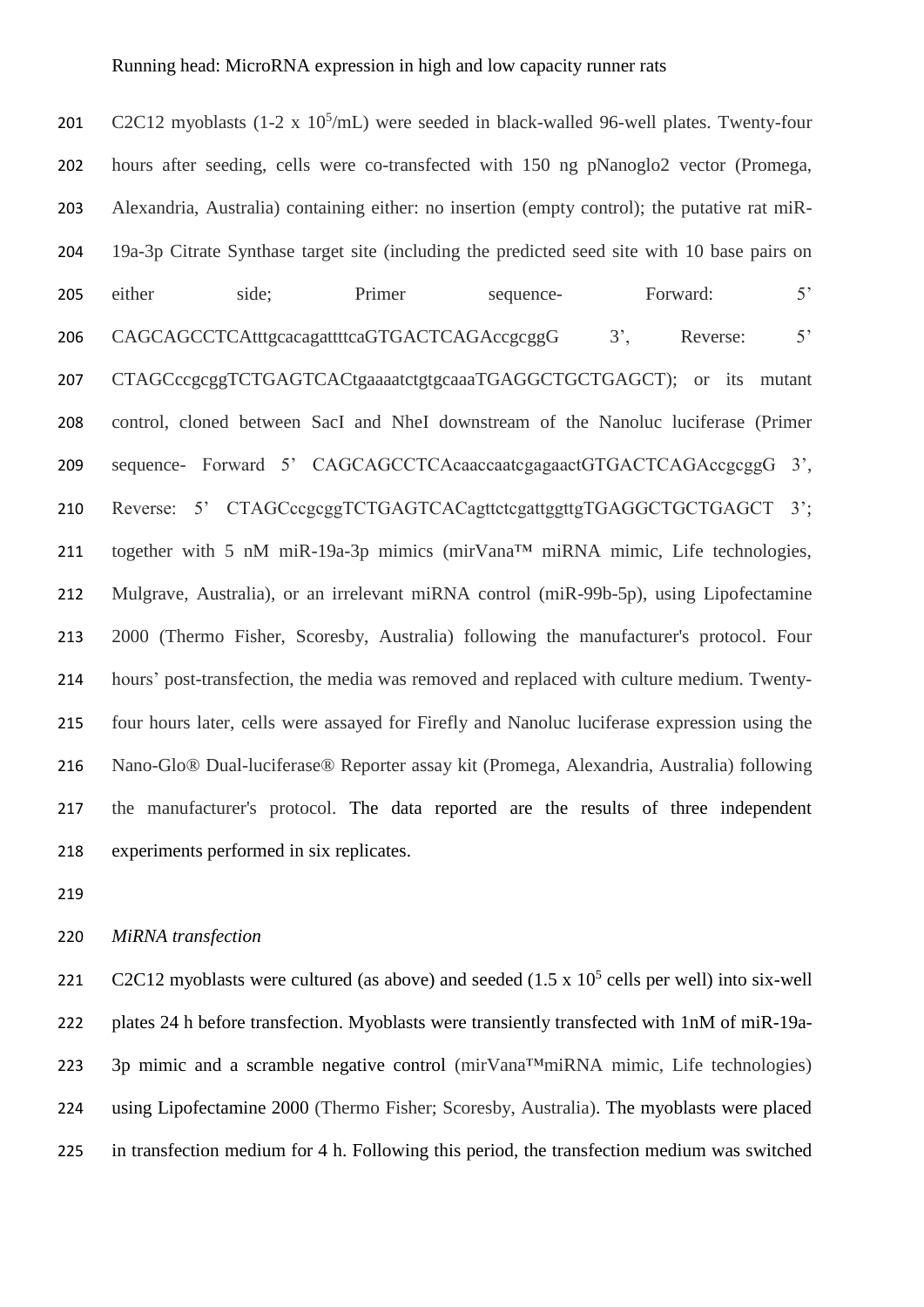to culture medium until their harvest. RNA and protein were extracted for RT-PCR gene expression and Western Blot analysis, respectively.

# *Real Time Quantitative PCR and Western Blotting*

 C2C12 cells were homogenised in TRIZOL and RNA extracted using an RNeasy Mini Kit (Qiagen, Chadstone, Australia) according to the manufacturer's directions. First-strand cDNA synthesis was performed using either the SuperScript® VILO™ cDNA Synthesis kit (Thermo Fisher, Scoresby, Australia) or TaqMan® MicroRNA Reverse Transcription Kit in a final reaction volume of 20 µl according to the manufacturer's directions. Quantification of mRNA (in duplicate) was performed on a BioRad CFX96 thermal cycler (BioRad, Gladesville, Australia). Taqman-FAM-labelled primer/probes for citrate synthase (Cat No. 237 Mm00466043 m1) and miR-19a-3p (Cat No. 000395) were used in a final reaction volume 238 of 20 µl. PCR conditions were 2 min at 50 °C for UNG activation, 10 min at 95 °C then 40 239 cycles of 95 °C for 15 s and 60 °C for 60 s.  $\beta$ -actin (Cat No. Mm02619580\_g1) and SnoRNA202 (Cat No. 001232) were used as a housekeeping gene to normalize threshold cycle (CT) values for mRNA and miRNA analyses, respectively. The relative amounts of mRNAs were calculated using the relative quantification (∆∆CT) method (28).

244 For Western Blot analyses, proteins were lysed in a  $1 \times$  modified RIPA (Merck Millipore, North Ryde, Australia) containing 1:1000 protease inhibitor cocktail (Sigma-Aldrich, Castle Hill, Australia) and 1:100 Halt phosphatase inhibitor cocktail (Thermo Fisher, Scoresby, Australia) and left on ice for 30 min prior to centrifugation to remove insoluble material. Lysates containing twenty micrograms of protein were electrophoresed and transferred as described above with a stain-free image of the PVDF membranes obtained for total protein normalization. Transfected and scrambled samples from the same time point of collection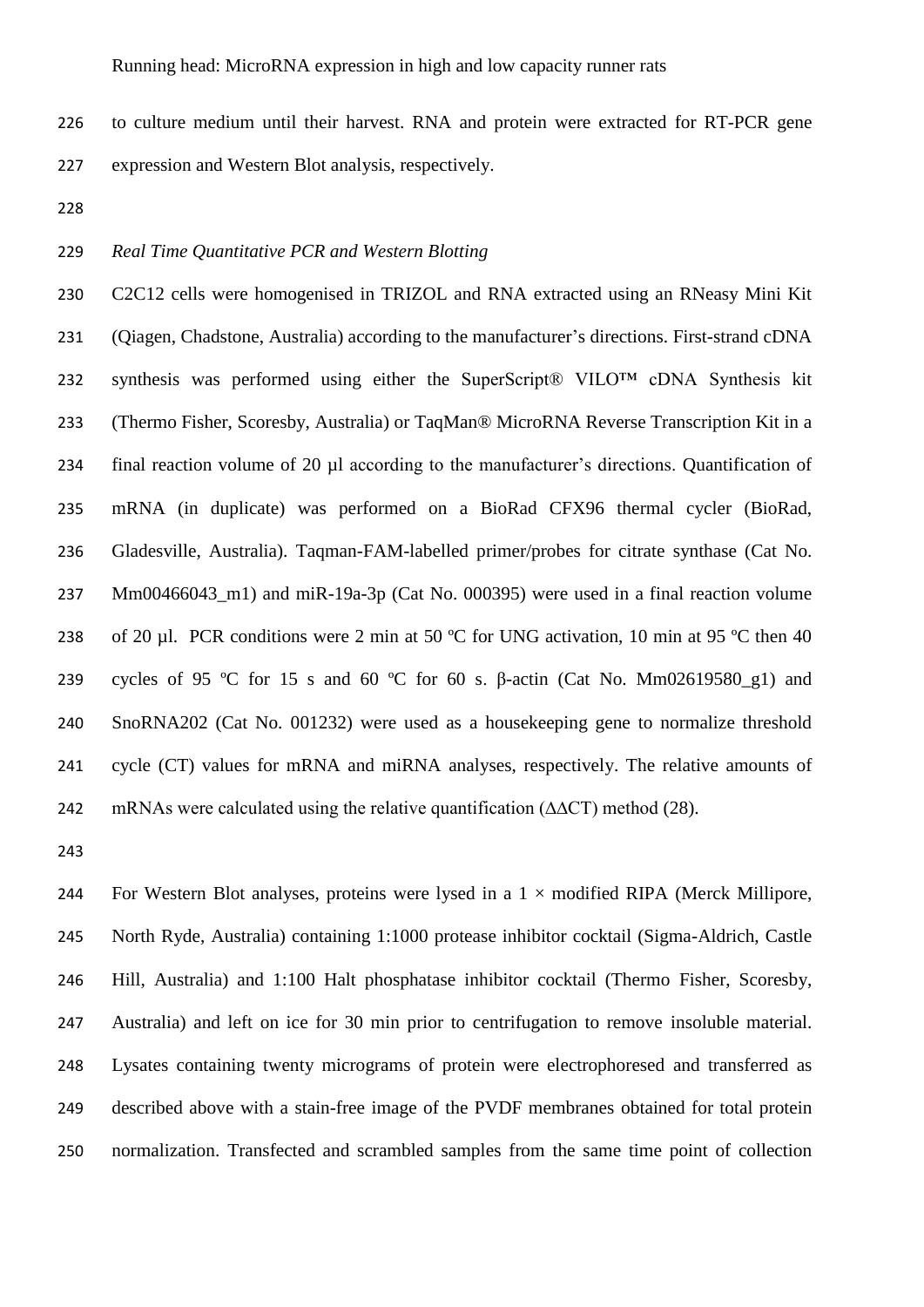were run on the same gel, and the same polyclonal CS antibody as mentioned above was used to measure CS protein expression. Volume density of each target protein band was normalized to the total protein loaded into each lane using stain-free technology (10), with data expressed in arbitrary units (Figure 7).

```
256 Statistical analyses
```
 A two-tailed unpaired t-test (GraphPad Prism Version 5.03) was used to detect differences between HCR and LCR groups in miRNA expression, protein abundance, enzyme activity and for all *in vitro* analyses of C2C12 cells. All data was subjected to the normality test using the Shapiro-Wilk test (SigmaPlot 12.0). Linear regression analysis was performed to determine associations between miRNA species and their predicted protein targets in HCR and LCR phenotypes (GraphPad Prism Version 5.03). All values are expressed as arbitrary 263 units (AU) and presented as mean  $\pm$  standard deviation (SD). Statistical significance was set 264 at  $P < 0.05$ .

## **Results**

# *Differential miRNA expression*

 There was a higher expression in LCR compared to HCR for let-7i-5p (~147% percent change), -7e-5p (~93%), miR-7a-5p (~35%), -19a-3p (~66%), -24-3p (~37%), -26a-5p (~58%), -28-5p (~54%), -30a-5p (~67%), -99a-5p (~54%), -181a-5p (~81%), -194-5p (~39%), -223-3p (~59%), -374-5p (~68%) and -376c-3p (~121%), while miR-103-3p was 272 more highly expressed  $(P < 0.05)$  in HCR than LCR  $(\sim 31\%)$ ; Figure 1). All differentially expressed miRNAs had a mean Ct value < 32. The other 69 miRNAs analyzed were not significantly different between HCR and LCR rats (Table 1).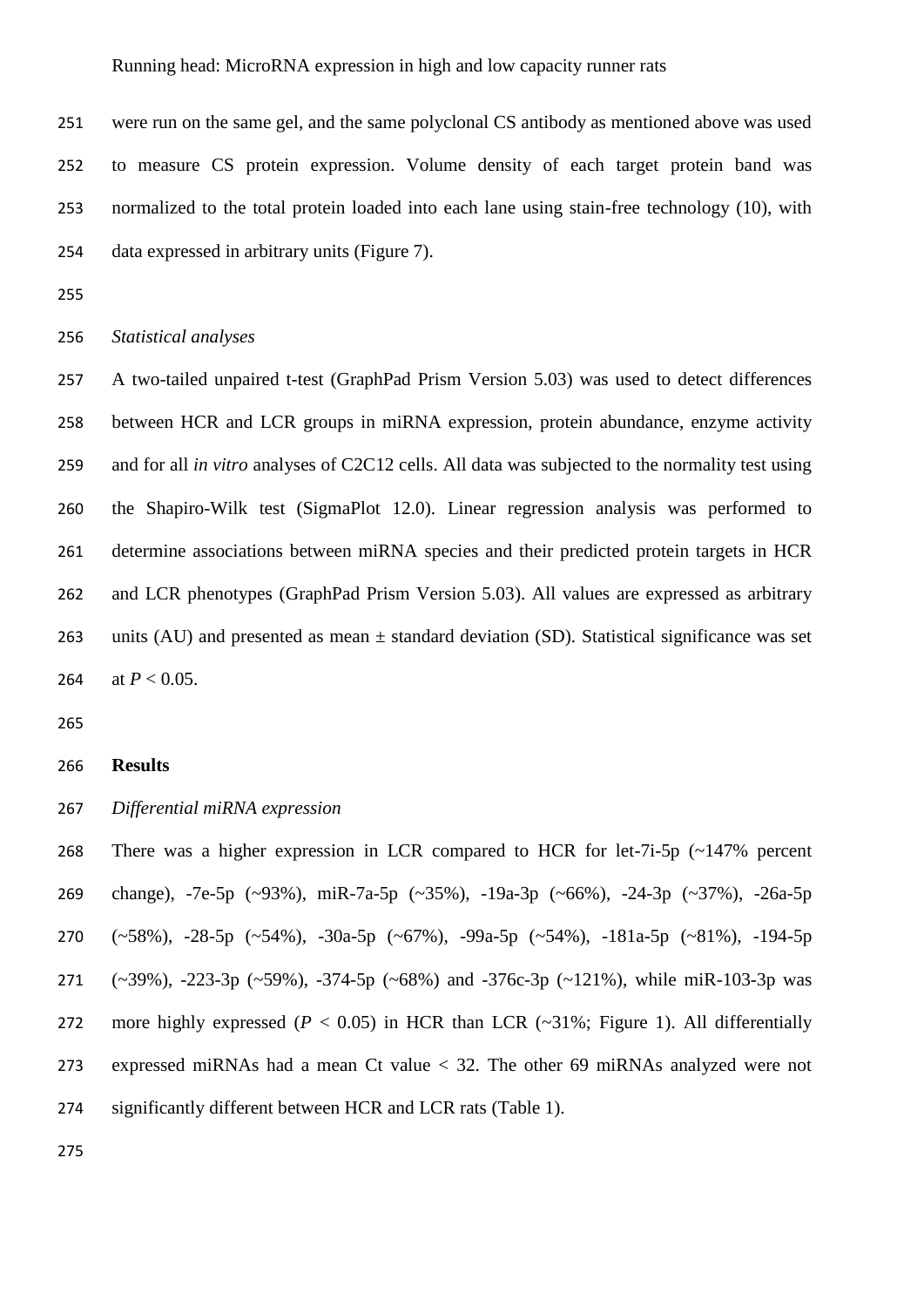*Bioinformatics analysis of differentially expressed miRNAs*

 The microRNA Target Filter function of Qiagen's IPA predicted 5672 mRNAs (2964 in skeletal muscle) to be targeted by the 15 miRNAs differentially expressed between HCR and LCR skeletal muscle samples. Eleven of the 15 differentially expressed miRNAs were predicted to target 19 mRNAs implicated in skeletal muscle mitochondrial dysfunction and TCA cycle function (Figure 2).

- 
- *Protein abundance of miRNA targets*
- 284 There was a greater protein abundance of CS  $(\sim 57\%)$  and VDAC1  $(\sim 26\%)$  in HCR compared
- 285 to LCR rats ( $P < 0.05$ ; Figure 3A, B). Levels of GPD2 (~28%) were higher in LCR rats ( $P <$
- 0.05; Figure 3C). There were no changes in the expression of CASP3, LRRK2, ATPAF1,

BACE1, or MAP2K4 between HCR and LCR rats (Figure 3).

#### *miRNA-protein correlations*

A significant negative correlation was observed for miR-19a-3p and CS expression in LCR

291 rats ( $r = 0.59$ ,  $P = 0.02$ ; Figure 4) compared to the HCR ( $r = XX$ ,  $P = 0.76$ , data not shown).

No other correlations between miRNAs and target proteins were found.

*Citrate Synthase Activity*

- 295 CS activity was significantly greater in HCR relative to LCR rats  $(-58\%; P < 0.05,$  Figure 5).
- 

*Luciferase reporter assay and miR-19a-3p transfection*

There were no changes in Nanoluc luciferase activity in cells co-transfected with the miR-

19a-3p mimic and either the full length CS 3'UTR or the predicted miR\_19a-3p target site on

CS 3'UTR compared to cells transfected with an irrelevant miRNA (data not shown).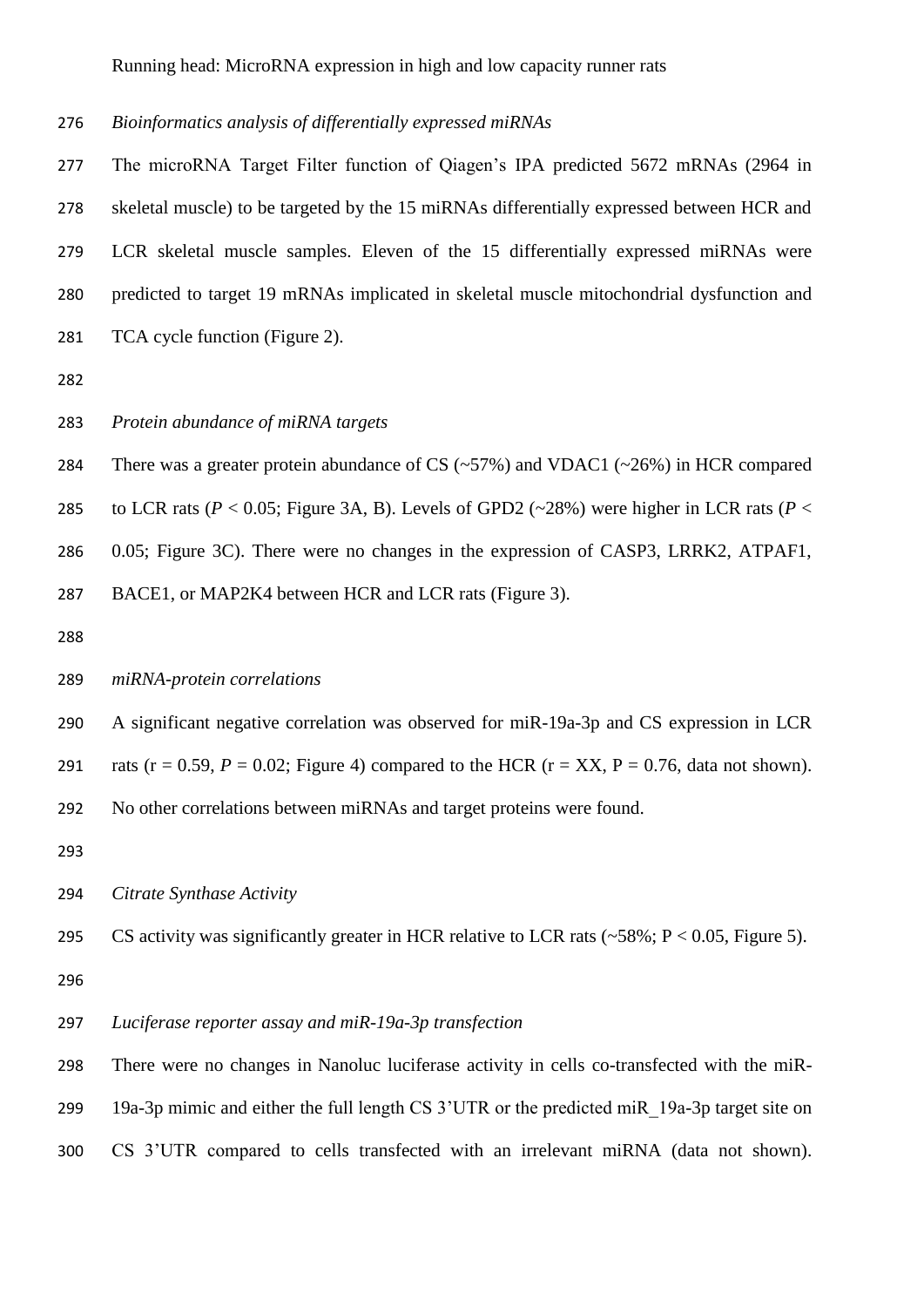Transfection of miRNA mimics significantly increased levels of miR-19a-3p expression by ~8,165 % following 4 h transfection (Figure 6A). Citrate synthase mRNA levels were unchanged following miR-19a-3p transfection (Figure 6B) however there was a ~70% reduction in CS protein abundance compared to the scrambled negative control 4 h transfection (Figure 6C).

## **Discussion**

 MicroRNAs have emerged as key regulators of metabolic health through their ability to repress gene and protein expression (2) and may mediate underlying differences in intrinsic metabolic function between individuals. Using an animal model of inherited low- or high intrinsic running capacity that simultaneously associates with poor or good metabolic health (21), we report evidence for divergent skeletal muscle miRNA expression profiles . Specifically, 15 miRNAs with predicted mRNA targets involved in mitochondrial dysfunction and substrate oxidation were differentially expressed between HCR and LCR rats. Moreover, we show the abundance of predicted protein targets CS and VDAC1 were altered between phenotypes in accordance with miRNA expression profile. These findings suggest a regulatory role for specific skeletal muscle miRNAs of target proteins central to mitochondrial content and function.

 MicroRNAs are critical regulators of skeletal muscle metabolism via the negative regulation of proteins involved in mitochondrial function and energy substrate oxidation (42).We therefore investigated the molecular events that may influence the diverse transcriptional differences in mitochondrial function and substrate handling previously reported between LCR and HCR rats (25, 32, 34, 39). Of the 84 most abundant miRNAs present in rats, there was a total of 5672 predicted protein/mRNA targets (2964 in skeletal muscle) arising from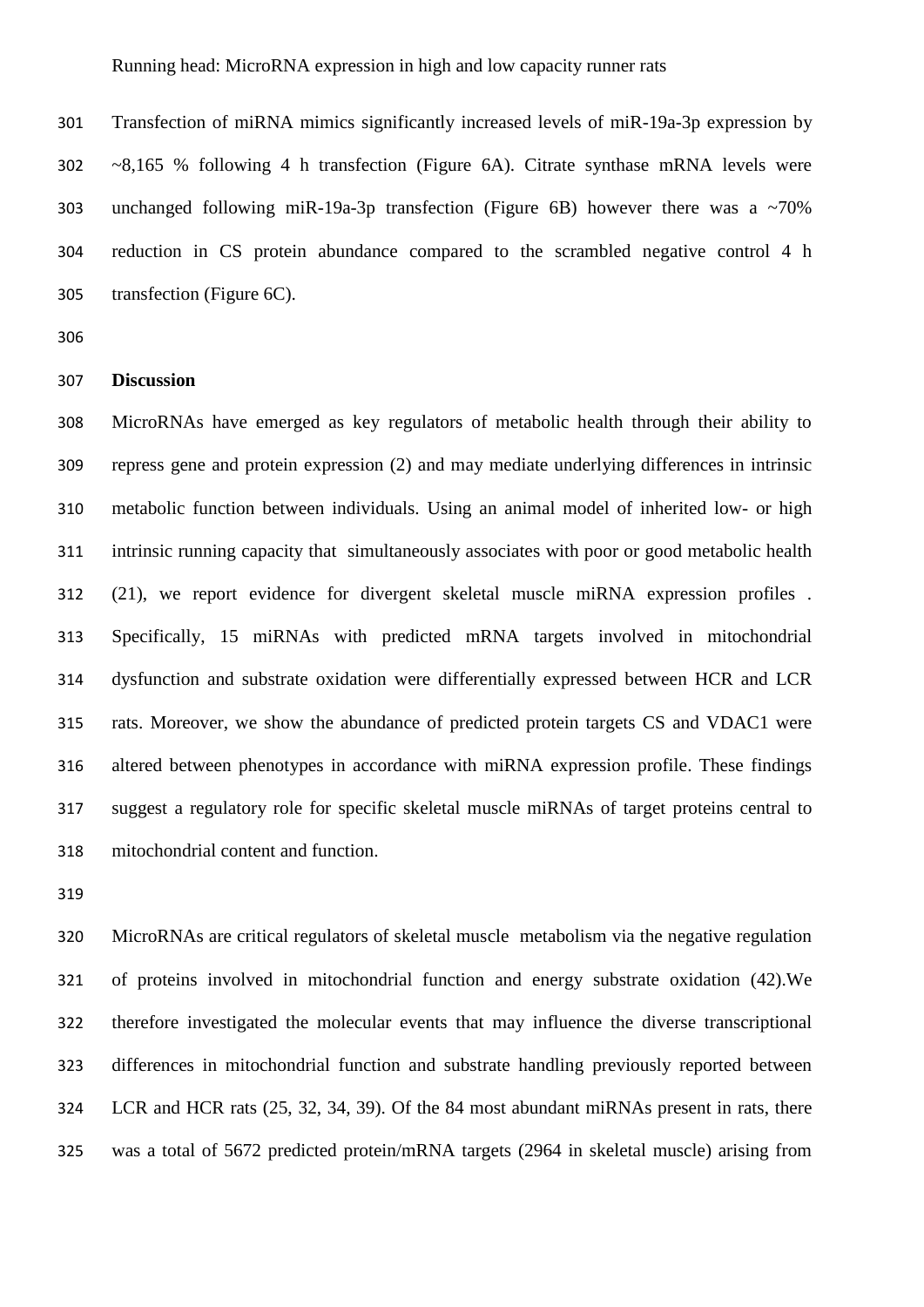the 15 differentially expressed miRNAs measured by IPA's microRNA Target Filter, demonstrating the potentially widespread role for miRNAs in determining the differential between HCR and LCR intrinsic phenotypes. Eleven of these differentially expressed miRNAs showed predicted protein targets implicated in mitochondrial dysfunction as identified by IPA. Numerous studies have attributed the impaired metabolic phenotype of LCR rats partly to a decrease in the abundance of skeletal muscle proteins critical to mitochondrial function (15, 34, 38). Therefore, we hypothesised that miRNAs may be a contributing regulatory mechanism to the divergent mitochondrial features and metabolic phenotypes previously characterized between HCR and LCR rats.

 The first novel finding of our work was the greater miR-19a-3p expression in LCR compared to HCR rats (~63% percent change; Figure 1), which has predicted targets involved in mitochondrial dysfunction and the TCA cycle. We quantified the abundance of these predicted targets (Beta-site APP cleaving enzyme 1 and Citrate Synthase) to investigate 340 putative interactions, finding a  $\sim$  57% decrease in citrate synthase (CS) protein expression in TA from LCR rats compared to HCR rats (Figure 3). This decrease in protein expression was also supported by a reduction in citrate synthase activity (Figure 5). This is in agreement with previous reports of greater CS abundance and activity in the *m. gastrocnemius*, *m. soleus* and *m. extensor digitorum longus* of HCR rats relative to LCR rats (12, 15, 30, 33, 34, 38, 40). CS is a rate limiting enzyme of the TCA cycle located in the mitochondrial matrix and is often used as a surrogate measure for skeletal muscle mitochondrial content (22). Attenuated CS activity and abundance has been reported in the skeletal muscle of type 2 diabetic and obese individuals (18, 19, 36). Here, we report an inverse correlation between miR-19a-3p and CS expression in muscle from LCR rats, which is the first experimental evidence that miR-19a-3p may play a role in determining the mitochondrial capacity of skeletal muscle.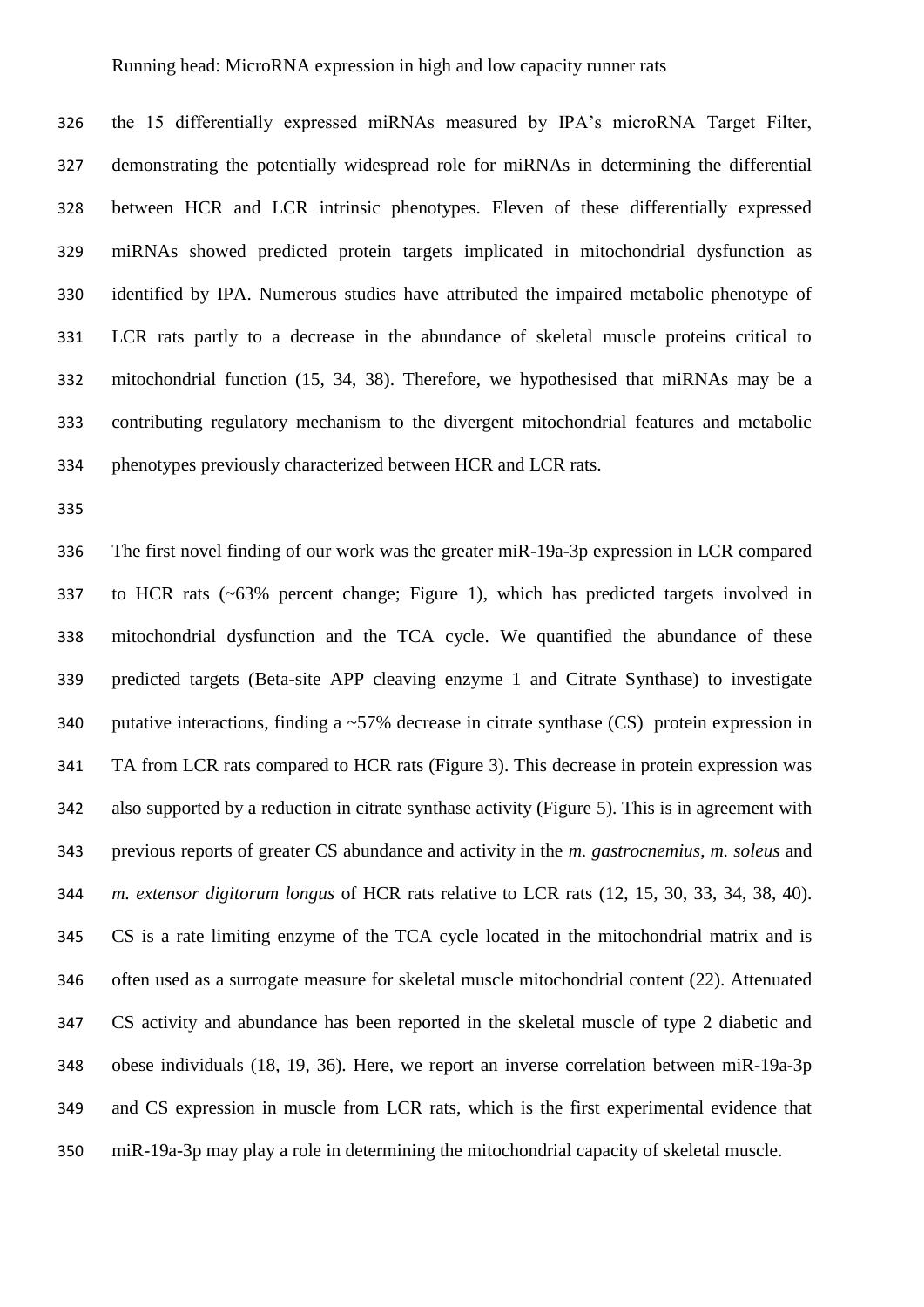To confirm whether miR-19a-3p can directly bind and regulate CS transcription, C2C12 myoblasts were co-transfected with a reporter plasmid containing a section of the putative rat miR-19a-3p Citrate Synthase target site, as well as the miR-19-3p mimic, an irrelevant miRNA that did not have a predicted binding site on the CS 3'UTR (miR-99b-5p) or no mimic at all. No reduction in luminescence levels was observed with miR-19a-3p, indicating that miR-19a-3p did not bind to the CS 3'UTR. CS gene expression data further supports this as no down-regulation of CS mRNA expression was observed following miR-19a-3p transfection. In contrast, overexpression of miR-19a-3p in C2C12 myoblasts decreased CS protein levels 4 h after the onset of transfection when compared to a scrambled control. This interaction may be direct and occur at the protein level to inhibit protein translation while allowing normal mRNA transcription. Alternatively, miR-19a-3p may interact with CS in area outside the 3'UTR to regulate its mRNA expression (23). Our findings therefore suggest that miR-19a-3p mediate signalling events controlling energy substrate metabolism and mitochondrial content, and reveal novel mechanistic information to the regulatory control of CS expression in skeletal muscle.

 Another major finding from our study was the higher miR-7a expression in LCR rats (~35% percent change; Figure 1). miR-7a has been implicated in the development of insulin resistance through its down-regulation of insulin receptor substrate 1 expression and inhibition of insulin-stimulated Akt phosphorylation and glucose uptake (26). Considering LCR rats present impaired skeletal muscle insulin signalling and IRS1 phosphorylation relative to HCR (33), and miR-7a was more highly expressed in LCR rats, it is possible miR- 7a may play a role in the attenuated insulin signalling response between these cohorts. Two protein targets of miR-7a identified by IPA in the 'Mitochondrial Dysfunction' filter were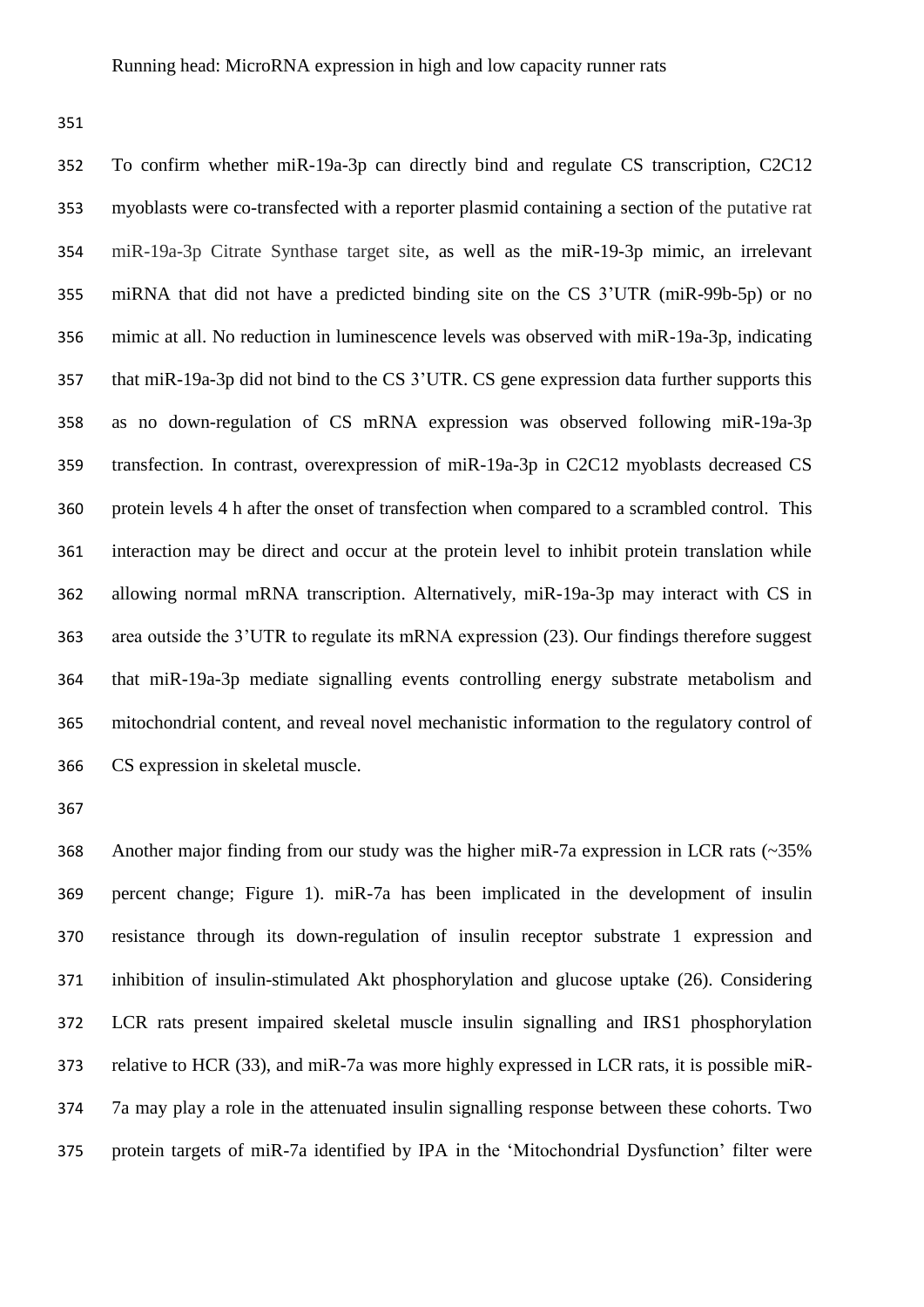VDAC1 and BACE1. VDAC1 is an outer mitochondrial membrane protein involved in the TCA cycle responsible for transporting calcium ions and metabolites including ATP across the outer mitochondrial membrane (35). VDAC1 deficient mice have been shown to display impaired glucose tolerance and exercise capacity due to impaired mitochondria-bound hexokinase activity (1). In our study, the first to compare VDAC1 protein expression between LCR and HCR rats, we observed significantly lower VDAC1 protein expression in the LCR cohort. This raises the possibility that miR-7a and VDAC1 may contribute to the divergent metabolic profiles previously established between LCR and HCR (33). Further work incorporation miR-7a over-expression analyses are required to better understand the capacity for it to regulate cellular energy production and metabolism processes.

 Of the other protein targets analysed from the differentially expressed miRNAs between LCR and HCR cohorts, protein levels of Glycerol-3-Phosphate Dehydrogenase 2 (GPD2) were higher in LCR compared to HCR rats. GPD2 is a mitochondrial membrane protein centrally involved in glycolysis and was a predicted target of miR-30a. While increased GPD2 abundance in LCR skeletal muscle was unexpected based on higher miR-30a expression profile in LCR compared to HCR rats, this higher abundance of GPD2 indicates a greater reliance on glycolysis for energy production compared to HCR rats. Indeed, previous work from our laboratory has demonstrated that LCR skeletal muscle is more reliant on carbohydrate than fat metabolism at rest (33). These findings suggest other signalling mechanisms or miRNAs further to those investigated here are likely to regulate GPD2 protein expression. The miR-103-3p was another miRNA that presented higher expression in the HCR cohort of the differentially expressed miRNAs. Little is known about the role and validated targets of miR-103 with this the first study to investigate its expression in rat skeletal muscle. IPA analysis identified BACE1 and CASP3 to be targets of miR-103 within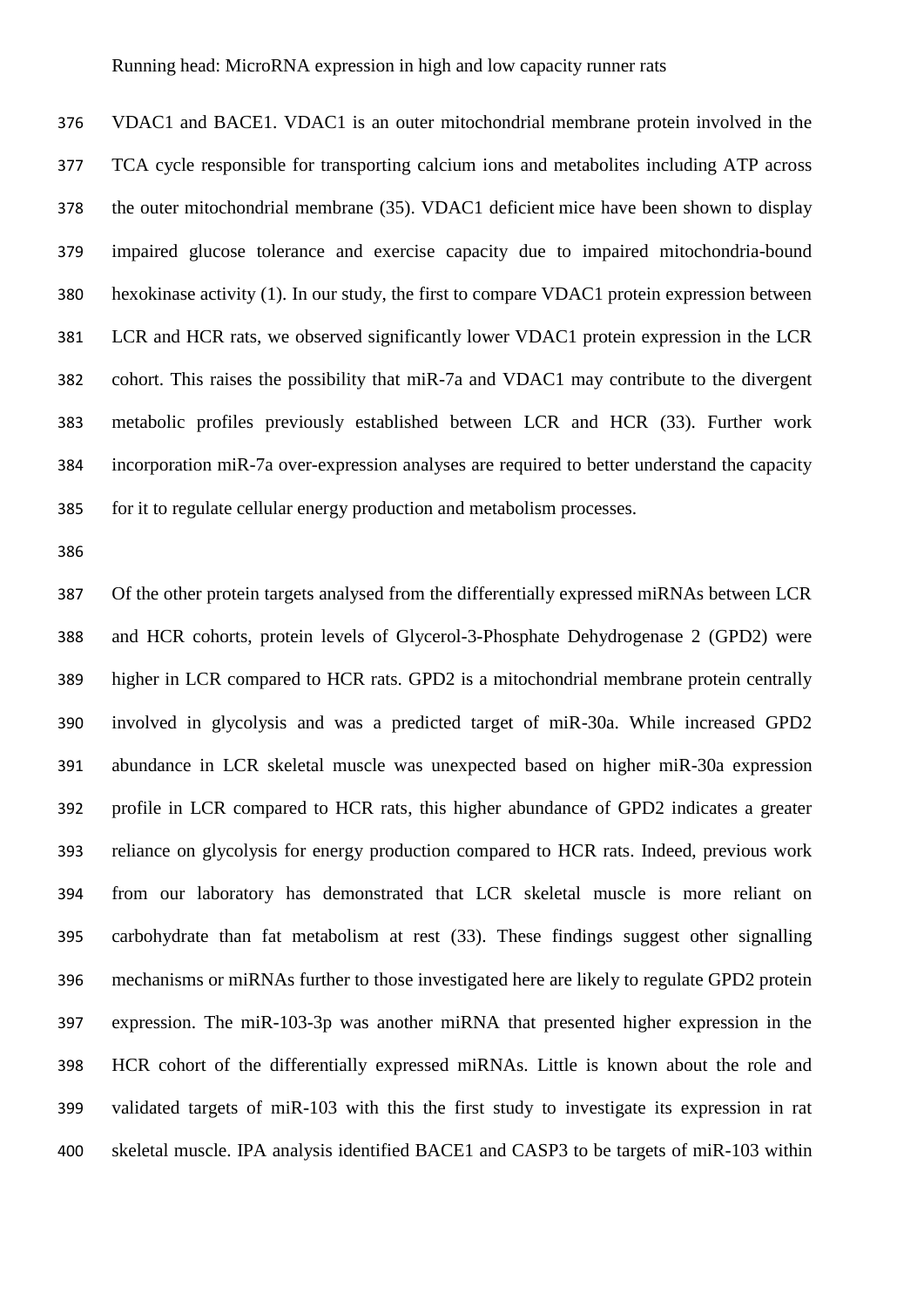the mitochondrial dysfunction filter; however both of these proteins presented similar expression patterns between cohorts. Previous research has suggested a role for miR-103 in myogenic differentiation with increased miR-103 expression observed in myoblasts following differentiation (7). It is possible that potential increases in myogenic differentiation regulated by miR-103 may contribute to increased skeletal muscle oxidative capacity in HCR rats previously identified by our group (32) by promoting increased muscle mass and represents an avenue for further investigation.

 While there were no other differences in the expression levels of target proteins from other miRNAs differentially expressed between LCR and HCR rats, many of these miRNAs have been shown to be implicated in metabolic disorders and the regulation of mitochondrial function and protein expression. For instance, global and skeletal muscle specific overexpression of the let-7 family (including the differentially expressed let-7i and -7e miRNAs investigated in our work) has been reported to impair glucose tolerance and induce insulin resistance (9, 44). As transgenic mouse experiments have shown that let-7 targets the insulin receptor in skeletal muscle (44), it is possible the increased expression of let-7i and - 7e in LCR rats may contribute to the previously reported impaired insulin signaling responses in LCR rats (24, 25, 32). An important limitation of our results is that analysis was only confined to the tibialis anterior. Differences in type IIb and type IIx fibre types exist between LCR and HCR cohorts within the Tibialis Anterior (Seifort), thus we cannot rule out that differences in miRNA expression or citrate synthase activity may be influenced by these discrepancies in fibre type. Moreover, it is also plausible that other tissues (i.e.: heart) may impact miRNA expression differently between LCR and HCR compared to our observed results in the tibialis anterior.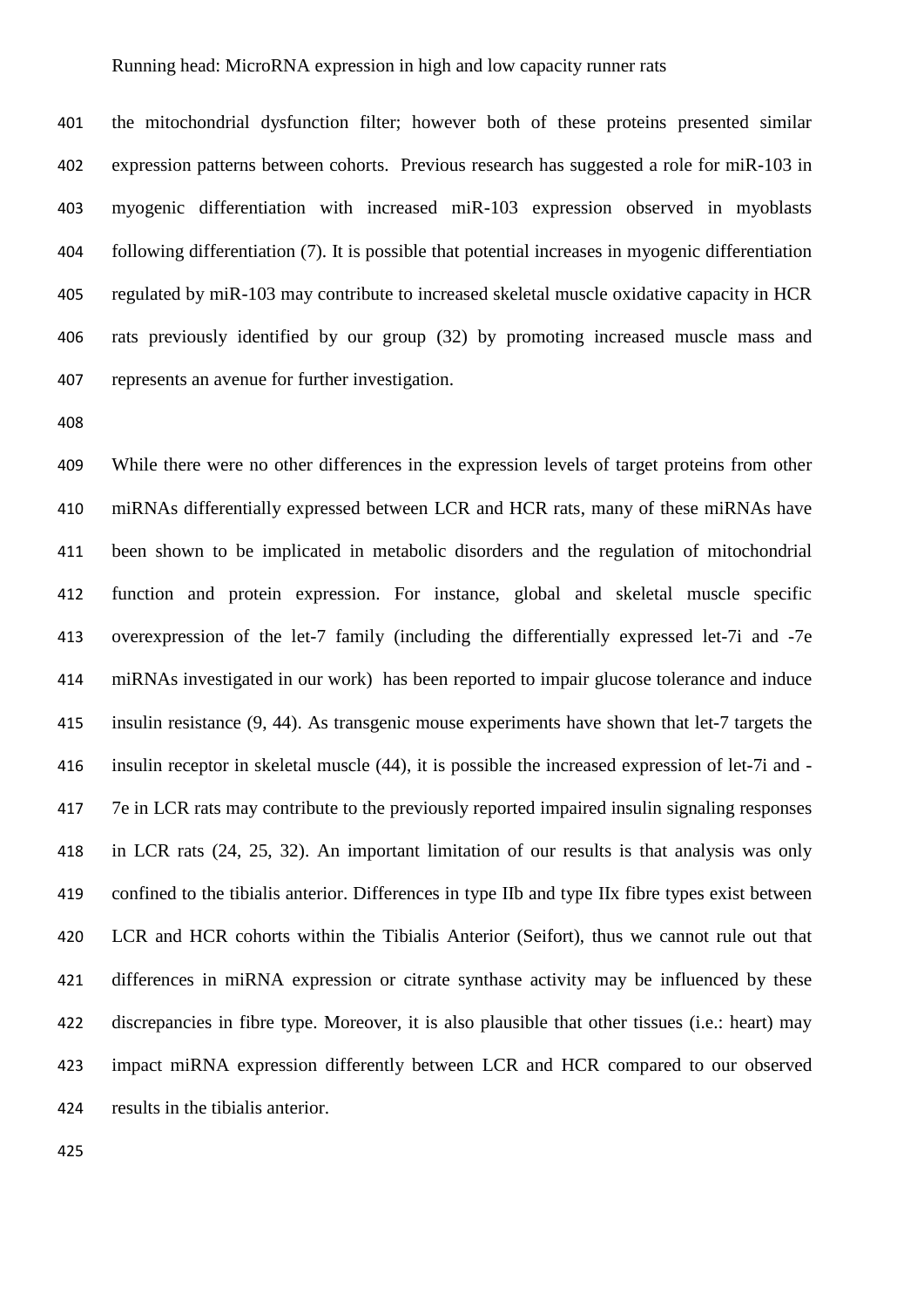In conclusion, we demonstrate highly divergent skeletal muscle miRNA expression profiles between LCR and HCR rats, targeting multiple predicted protein/mRNA targets involved in mitochondrial function and substrate metabolism. These findings suggest that altered miRNA expression may mediate some of the metabolic features intrinsic to HCR and LCR rats and demonstrate the potential for miRNAs to regulate metabolic function and provide insight into the gene-regulatory mechanisms modulating intrinsic running capacity and its link to metabolic health. Further work investigating the effect of exercise in the LCR/HCR model would provide additional information regarding the regulation of miRNA expression in skeletal muscle. Future research is also warranted to identify and validate specific gene targets of miRNAs differentially expressed between HCR and LCR phenotypes and elucidate their potential regulatory role in metabolic health. Such interactions need to be confirmed in human skeletal muscle in order to become potential novel targets for mitochondrial-based therapies for the treatment of metabolic-related conditions aimed at increasing energy expenditure or enhancing substrate oxidation.

#### **Acknowledgements**

 This study was funded by a grant to JAH from the Novo Nordisk Foundation (NNF14OC0011493). Severine Lamon was supported by a Discovery Early Career Research Award (DECRA) from the Australian Research Council (ARC) (DE150100538). The LCR- HCR rat model system was funded by the Office of Research Infrastructure Programs grant P40OD021331 (to LGK and SLB) from the National Institutes of Health. We acknowledge the expert care of the rat colony provided by Lori Heckenkamp and Shelby Raupp. Contact LGK [lgkoch@umich.edu](mailto:lgkoch@umich.edu) or SLB [brittons@umich.edu](mailto:brittons@umich.edu) for information on the LCR and HCR rats: these rat models are maintained as an international resource with support from the Department of Anesthesiology at the University of Michigan, Ann Arbor, Michigan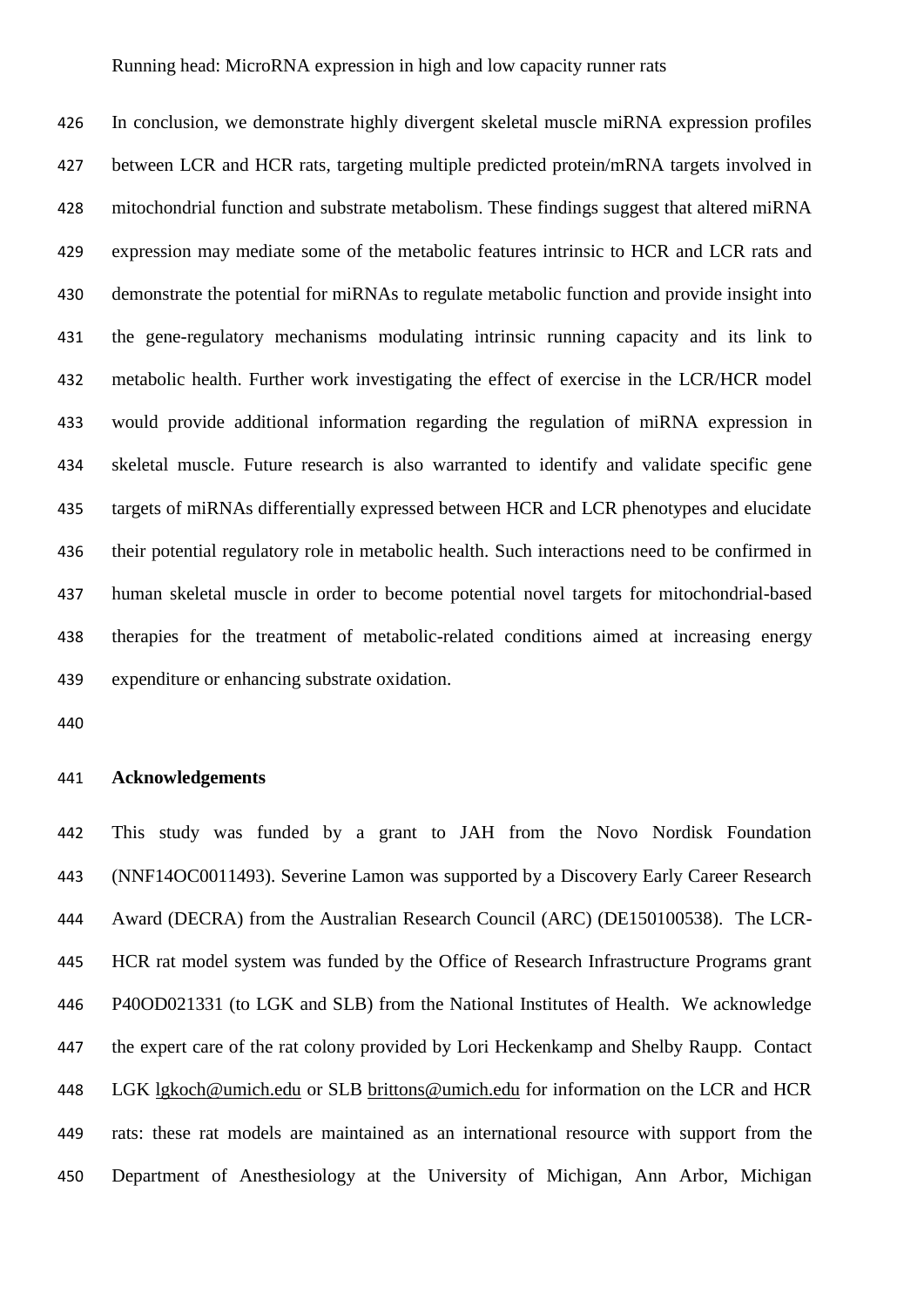**Table 1.** Relative expression of the 65 miRNAs which were not significantly different (P < 452 0.05) between TA of HCR and LCR rats as determined by  $aRT-PCR$  ( $n = 9$ ). Values are 453 means  $\pm$  SD.

 **Figure 1.** Relative expression of miRNAs differentially expressed (\**P* < 0.05) in the TA of 455 generation 27 HCR and LCR rats as determined by qRT-PCR  $(n = 9)$ . Values are means  $\pm$ SD.

 **Figure 2.** Pathway analysis of the 11 differentially expressed miRNAs between HCR and LCR rats and their 19 protein/mRNA targets within the 'Mitochondrial Dysfunction' and 'TCA Cycle II (Eukaryotic)' pathways in skeletal muscle as predicted by the microRNA Target Filter of Qiagen's Ingenuity Pathway Analysis. Relationships are either 'highly predicted' by algorithms or 'experimentally observed' in previous literature.

 **Figure 3.** A) ATPAF1 (target of miR-26a, miR-28-5p, let-7i-5p and let-7e-5p), B) BACE1 (target of miR-103-3p, miR-374-5p, miR-7a-5p and miR-19a-3p-3p), C) CASP3 (target of miR-103-rp, let-7e-5p and let-7i-5p), D) CS (target of miR-19a-3p-3p), E) GPD2 (target of miR-30a-5p), F) LRRK2 (target of miR-19a-3p-3p and miR-181a-5p), G) MAP2K4 (target of miR-24-3p and miR-374-5p) and H) VDAC1 (target of miR-7a-5p) total protein content in 468 the TA of HCR and LCR rats ( $n = 9$ ). Values are arbitrary units expressed relative to Stain-469 Free total protein loading. (\*) Significantly different  $(P < 0.05)$  between LCR and HCR 470 cohorts. Values are means  $\pm$  SD.

 **Figure 4.** Correlation analysis between miR-19a-3p and its predicted protein target CS in the TA of LCR rats (n=9).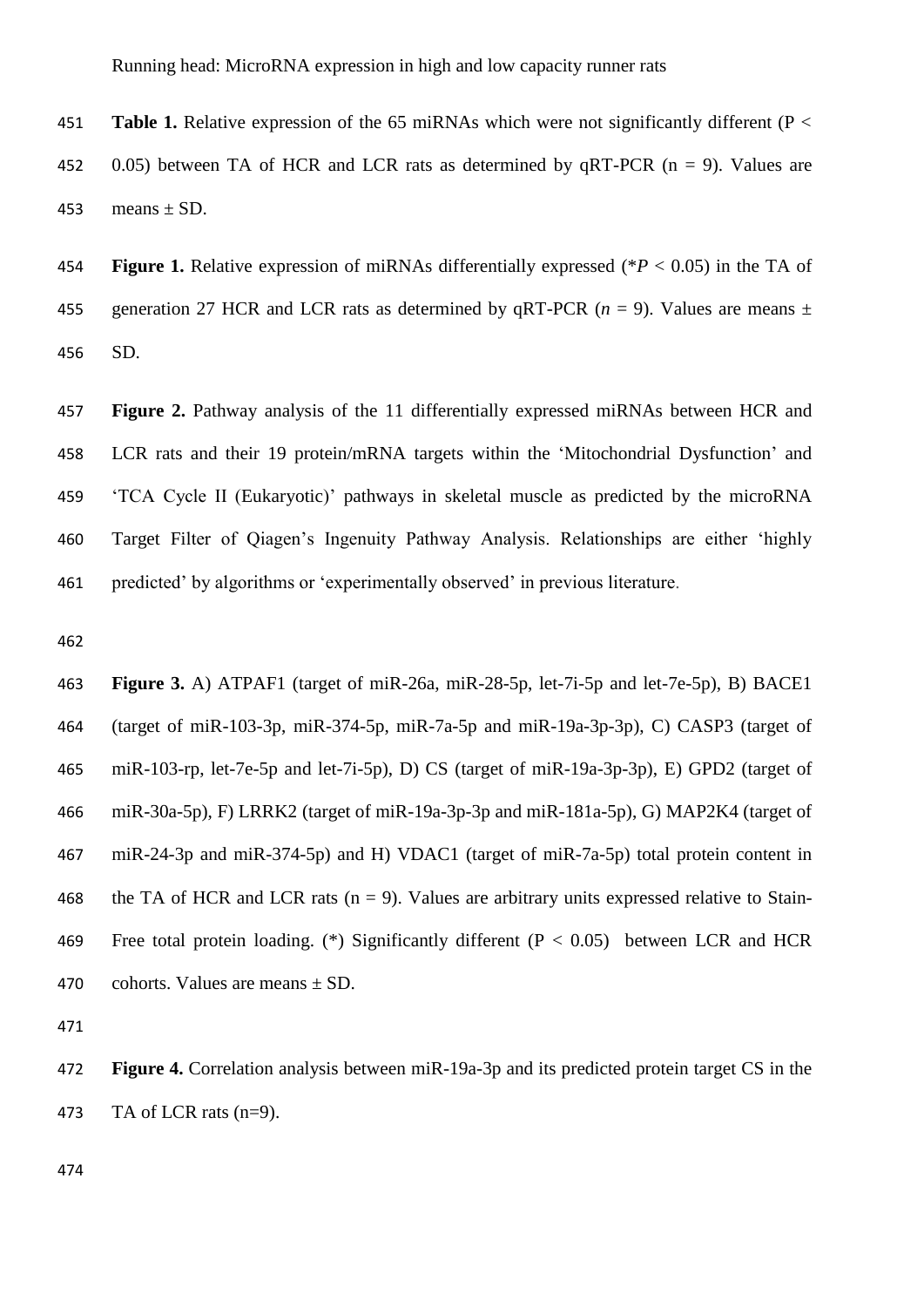| 475 | <b>Figure 5.</b> CS activity in the TA of HCR and LCR rats ( $n = 10$ ). Values are means $\pm$ SD ( ${}^*P$ < |
|-----|----------------------------------------------------------------------------------------------------------------|
|     | 476 0.05).                                                                                                     |

 **Figure 6.** A) MicroRNA expression levels of miR-19a-3p normalized to SnoRNA202 after transfection in C2C12 cells; B) mRNA and C) protein expression of the miR-19a-3p predicted target CS following transfection (\*P < 0.05).

 **Figure 7.** Representative stain-free image of total protein loading for A) TA of HCR and LCR rats; and B) C2C12 cells following miR-19-3p transfection.

- 
- 
- 
- 
- 
- 
- 
- 
- 
- 
- 
- 
- 
- 
- 
-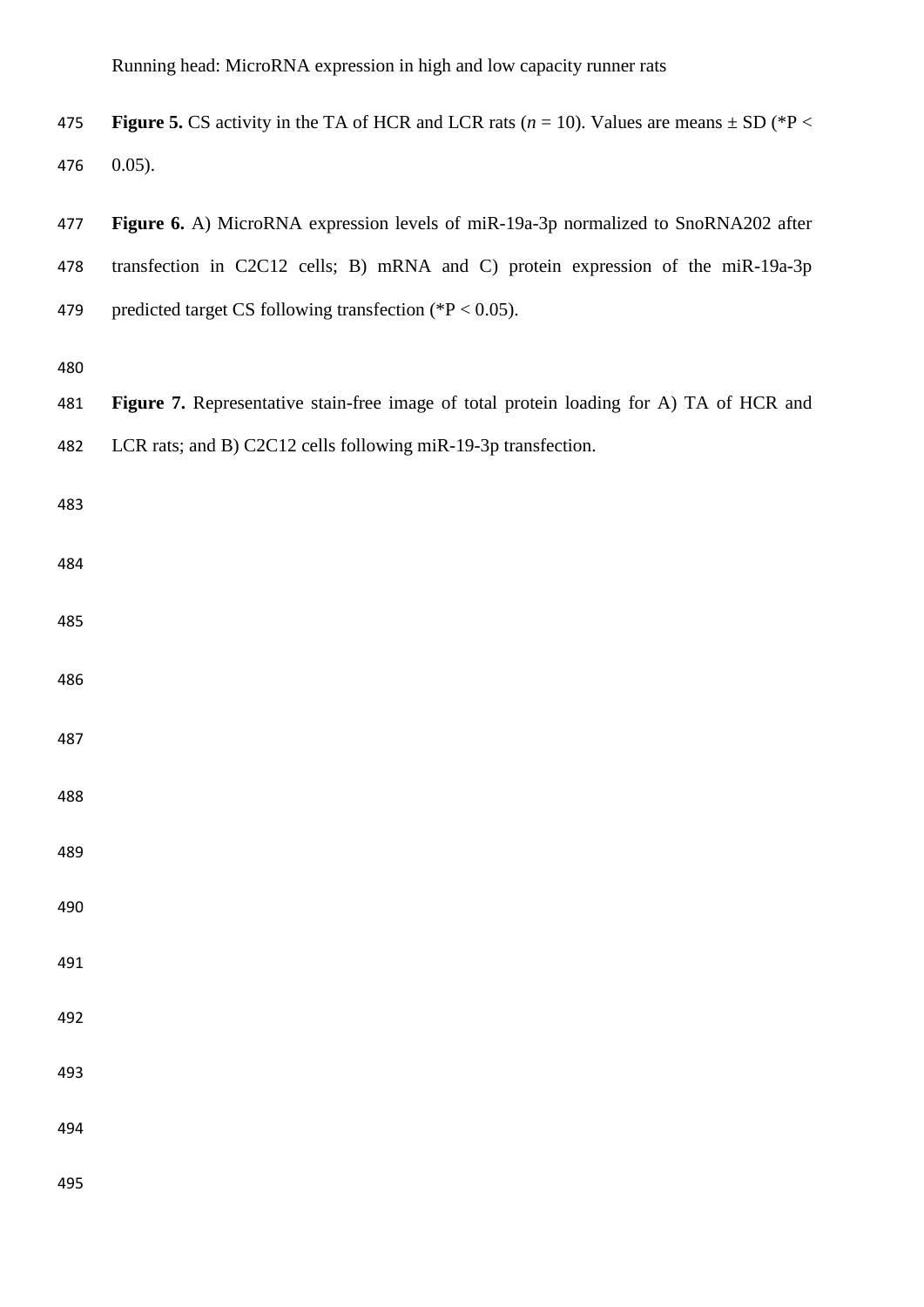# **References**

 1. **Anflous-Pharayra K, Cai Z-J, and Craigen WJ**. VDAC1 serves as a mitochondrial binding site for hexokinase in oxidative muscles. *Biochimica et Biophysica Acta (BBA)-Bioenergetics* 1767: 136- 142, 2007.

 2. **Bartel DP**. MicroRNAs: genomics, biogenesis, mechanism, and function. *cell* 116: 281-297, 2004.

 3. **Camera DM, Ong JN, Coffey VG, and Hawley JA**. Selective Modulation of MicroRNA Expression with Protein Ingestion Following Concurrent Resistance and Endurance Exercise in Human Skeletal Muscle. *Frontiers in physiology* 7: 87, 2016.

 4. **Christian P, and Su Q**. MicroRNA regulation of mitochondrial and ER stress signaling pathways: implications for lipoprotein metabolism in metabolic syndrome. *Am J Physiol Endocrinol Metab* 307: E729-737, 2014.

 5. **Davidsen PK, Gallagher IJ, Hartman JW, Tarnopolsky MA, Dela F, Helge JW, Timmons JA, and Phillips SM**. High responders to resistance exercise training demonstrate differential regulation of skeletal muscle microRNA expression. *Journal of applied physiology* 110: 309-317, 2011.

 6. **Dawes M, Kochan KJ, Riggs PK, and Lightfoot JT**. Differential miRNA expression in inherently high‐and low‐active inbred mice. *Physiological reports* 3: e12469, 2015.

 7. **Dmitriev P, Barat A, Polesskaya A, O'Connell MJ, Robert T, Dessen P, Walsh TA, Lazar V, Turki A, Carnac G, Laoudj-Chenivesse D, Lipinski M, and Vassetzky YS**. Simultaneous miRNA and mRNA transcriptome profiling of human myoblasts reveals a novel set of myogenic differentiation-associated miRNAs and their target genes. *BMC Genomics* 14: 265, 2013.

 8. **Duarte FV, Palmeira CM, and Rolo AP**. The Role of microRNAs in Mitochondria: Small Players Acting Wide. *Genes (Basel)* 5: 865-886, 2014.

 9. **Frost RJ, and Olson EN**. Control of glucose homeostasis and insulin sensitivity by the Let-7 family of microRNAs. *Proceedings of the National Academy of Sciences* 108: 21075-21080, 2011.

 10. **Geeleher P, Huang SR, Gamazon ER, Golden A, and Seoighe C**. The regulatory effect of miRNAs is a heritable genetic trait in humans. *BMC Genomics* 13: 383, 2012.

 11. **Geiger J, and Dalgaard LT**. Interplay of mitochondrial metabolism and microRNAs. *Cell Mol Life Sci* 2016.

 12. **Gonzalez NC, Howlett RA, Henderson KK, Koch LG, Britton SL, Wagner HE, Favret F, and Wagner PD**. Systemic oxygen transport in rats artificially selected for running endurance. *Respiratory physiology & neurobiology* 151: 141-150, 2006.

 13. **Guller I, and Russell AP**. MicroRNAs in skeletal muscle: their role and regulation in development, disease and function. *The Journal of physiology* 588: 4075-4087, 2010.

 14. **Gürtler A, Kunz N, Gomolka M, Hornhardt S, Friedl AA, McDonald K, Kohn JE, and Posch A**. Stain-Free technology as a normalization tool in Western blot analysis. *Analytical biochemistry* 433: 105-111, 2013.

 15. **Howlett RA, Gonzalez NC, Wagner HE, Fu Z, Britton SL, Koch LG, and Wagner PD**. Selected contribution: skeletal muscle capillarity and enzyme activity in rats selectively bred for running endurance. *Journal of applied physiology* 94: 1682-1688, 2003.

 16. **Howlett RA, Gonzalez NC, Wagner HE, Fu Z, Britton SL, Koch LG, and Wagner PD**. Selected contribution: skeletal muscle capillarity and enzyme activity in rats selectively bred for running endurance. *J Appl Physiol (1985)* 94: 1682-1688, 2003.

 17. **Kelley DE**. Skeletal muscle fat oxidation: timing and flexibility are everything. *Journal of Clinical Investigation* 115: 1699, 2005.

 18. **Kelley DE, He J, Menshikova EV, and Ritov VB**. Dysfunction of mitochondria in human skeletal muscle in type 2 diabetes. *Diabetes* 51: 2944-2950, 2002.

 19. **Kim J-Y, Hickner RC, Cortright RL, Dohm GL, and Houmard JA**. Lipid oxidation is reduced in obese human skeletal muscle. *American Journal of Physiology-Endocrinology And Metabolism* 279:

E1039-E1044, 2000.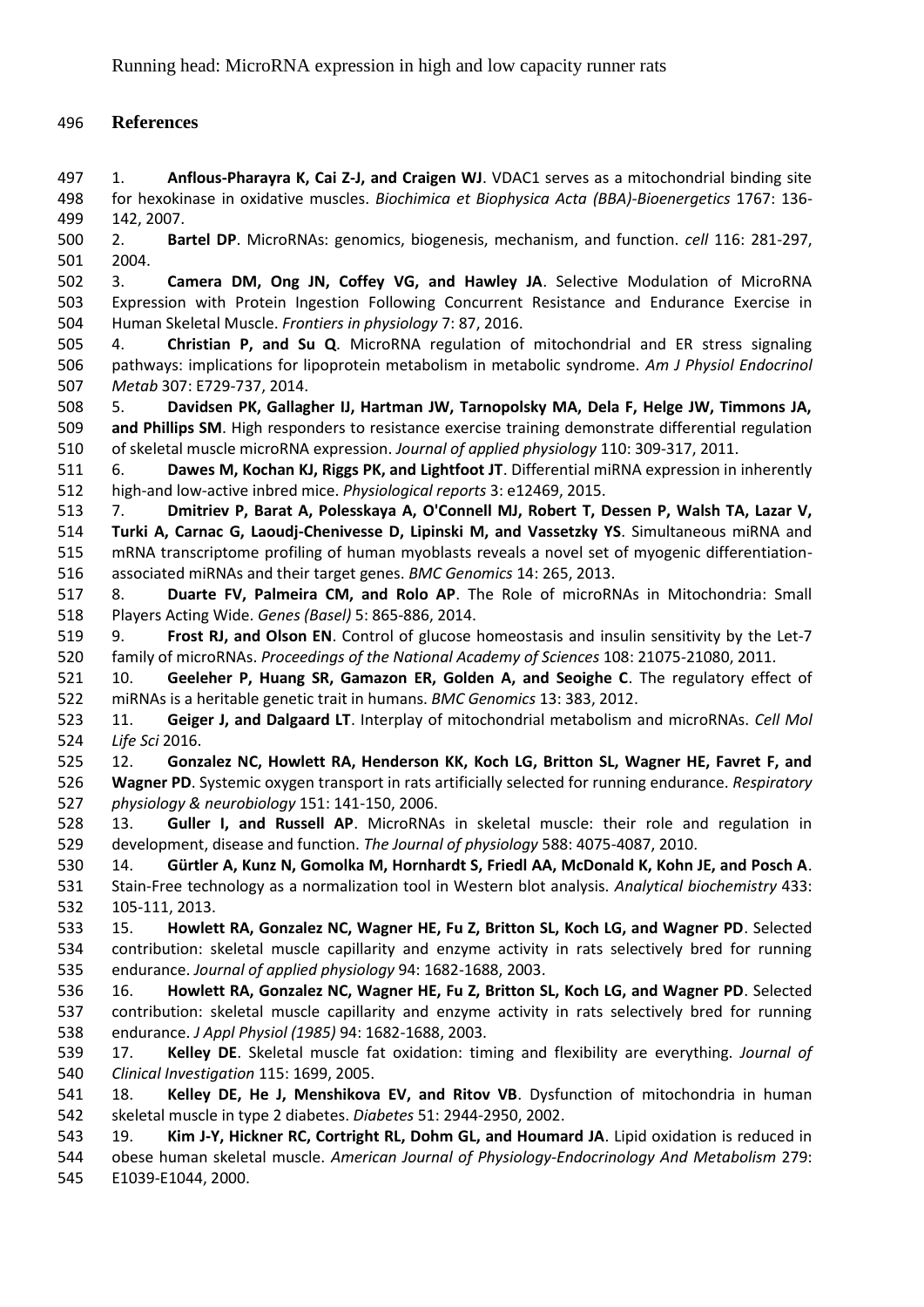20. **Koch LG, and Britton SL**. Artificial selection for intrinsic aerobic endurance running capacity in rats. *Physiological genomics* 5: 45-52, 2001.

 21. **Koch LG, Britton SL, and Wisloff U**. A rat model system to study complex disease risks, fitness, aging, and longevity. *Trends Cardiovasc Med* 22: 29-34, 2012.

 22. **Larsen S, Nielsen J, Hansen CN, Nielsen LB, Wibrand F, Stride N, Schroder HD, Boushel R, Helge JW, Dela F, and Hey-Mogensen M**. Biomarkers of mitochondrial content in skeletal muscle of healthy young human subjects. *The Journal of physiology* 590: 3349-3360, 2012.

 23. **Lee I, Ajay SS, Yook JI, Kim HS, Hong SH, Kim NH, Dhanasekaran SM, Chinnaiyan AM, and Athey BD**. New class of microRNA targets containing simultaneous 5'-UTR and 3'-UTR interaction sites. *Genome Res* 19: 1175-1183, 2009.

 24. **Lessard SJ, Rivas DA, Chen ZP, van Denderen BJ, Watt MJ, Koch LG, Britton SL, Kemp BE, and Hawley JA**. Impaired skeletal muscle beta-adrenergic activation and lipolysis are associated with whole-body insulin resistance in rats bred for low intrinsic exercise capacity. *Endocrinology* 150: 4883-4891, 2009.

 25. **Lessard SJ, Rivas DA, Stephenson EJ, Yaspelkis BB, 3rd, Koch LG, Britton SL, and Hawley JA**. Exercise training reverses impaired skeletal muscle metabolism induced by artificial selection for low aerobic capacity. *Am J Physiol Regul Integr Comp Physiol* 300: R175-182, 2011.

 26. **Li Z-Y, Na H-M, Peng G, Pu J, and Liu P**. Alteration of microRNA expression correlates to fatty acid-mediated insulin resistance in mouse myoblasts. *Molecular BioSystems* 7: 871-877, 2011.

 27. **Lima TI, Araujo HN, Menezes ES, Sponton CH, Araujo MB, Bomfim LH, Queiroz AL, Passos MA, TA ES, Hirabara SM, Martins AR, Sampaio HC, Rodrigues A, Curi R, Carneiro EM, Boschero AC, and Silveira LR**. Role of microRNAs on the Regulation of Mitochondrial Biogenesis and Insulin Signaling in Skeletal Muscle. *J Cell Physiol* 2016.

 28. **Livak KJ, and Schmittgen TD**. Analysis of relative gene expression data using real-time quantitative PCR and the 2(-Delta Delta C(T)) Method. *Methods* 25: 402-408, 2001.

 29. **Naples SP, Borengasser SJ, Rector RS, Uptergrove GM, Morris EM, Mikus CR, Koch LG, Britton SL, Ibdah JA, and Thyfault JP**. Skeletal muscle mitochondrial and metabolic responses to a high-fat diet in female rats bred for high and low aerobic capacity. *Applied Physiology, Nutrition, and Metabolism* 35: 151-162, 2010.

 30. **Noland RC, Thyfault JP, Henes ST, Whitfield BR, Woodlief TL, Evans JR, Lust JA, Britton SL, Koch LG, and Dudek RW**. Artificial selection for high-capacity endurance running is protective against high-fat diet-induced insulin resistance. *American Journal of Physiology-Endocrinology and Metabolism* 293: E31-E41, 2007.

 31. **Ren YY, Overmyer KA, Qi NR, Treutelaar MK, Heckenkamp L, Kalahar M, Koch LG, Britton SL, Burant CF, and Li JZ**. Genetic analysis of a rat model of aerobic capacity and metabolic fitness. *PLoS One* 8: e77588, 2013.

 32. **Rivas DA, Lessard SJ, Saito M, Friedhuber AM, Koch LG, Britton SL, Yaspelkis BB, 3rd, and Hawley JA**. Low intrinsic running capacity is associated with reduced skeletal muscle substrate oxidation and lower mitochondrial content in white skeletal muscle. *Am J Physiol Regul Integr Comp Physiol* 300: R835-843, 2011.

 33. **Rivas DA, Lessard SJ, Saito M, Friedhuber AM, Koch LG, Britton SL, Yaspelkis BB, and Hawley JA**. Low intrinsic running capacity is associated with reduced skeletal muscle substrate oxidation and lower mitochondrial content in white skeletal muscle. *American Journal of Physiology-Regulatory, Integrative and Comparative Physiology* 300: R835-R843, 2011.

 34. **Seifert EL, Bastianelli M, Aguer C, Moffat C, Estey C, Koch LG, Britton SL, and Harper ME**. Intrinsic aerobic capacity correlates with greater inherent mitochondrial oxidative and H2O2 emission capacities without major shifts in myosin heavy chain isoform. *J Appl Physiol (1985)* 113: 1624-1634, 2012.

 35. **Shoshan-Barmatz V, De Pinto V, Zweckstetter M, Raviv Z, Keinan N, and Arbel N**. VDAC, a multi-functional mitochondrial protein regulating cell life and death. *Molecular aspects of medicine*  31: 227-285, 2010.